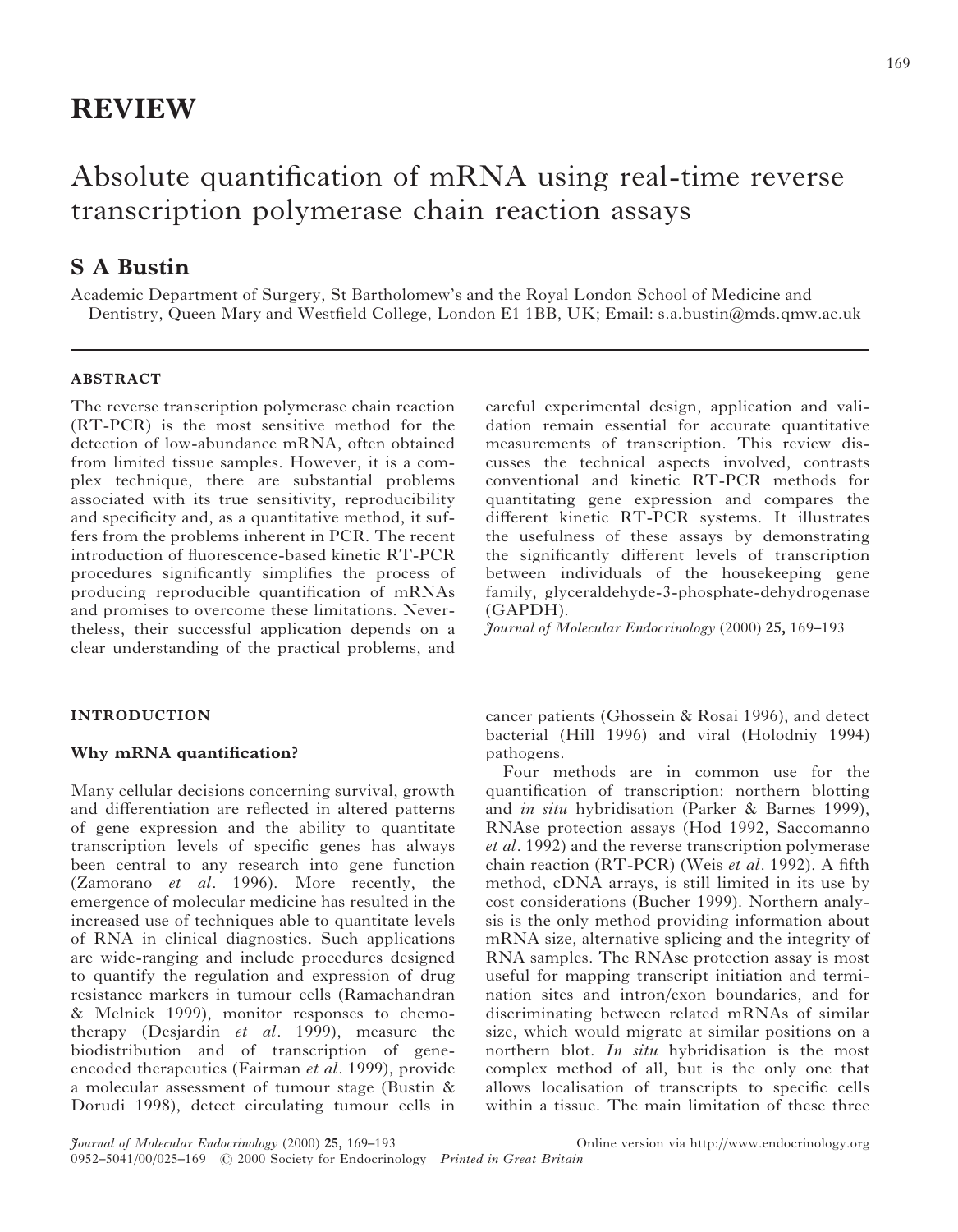techniques is their comparatively low sensitivity (Melton *et al.* 1984).

RT-PCR is an *in vitro* method for enzymatically amplifying defined sequences of RNA (Rappolee *et al.* 1988) and permits the analysis of different samples from as little as one cell in the same experiment. It is the most sensitive and the most flexible of the quantification methods (Wang & Brown 1999) and can be used to compare the levels of mRNAs in different sample populations, to characterise patterns of mRNA expression, to discriminate between closely related mRNAs, and to analyse RNA structure. RT-PCR can also circumvent time-consuming and technically demanding cloning steps and generate reagents, such as full-length complementary DNA (cDNA) inserts for cloning (Borson *et al.* 1992), or arbitrarily primed enhanced sequence tag cDNA libraries (Neto *et al.* 1997).

The focus on maximising sensitivity has led to the development of ever-more complex procedures. Semi-nested (Wasserman *et al.* 1999), nested (Israeli *et al.* 1994, Soeth *et al.* 1996), and even three-step nested (Funaki *et al.* 1997, 1998) RT-PCR techniques increase the sensitivity, but compromise the specificity of the reaction (Henke *et al.* 1997). They increase the likelihood of contamination and of detection of false positives (Kwok & Higuchi 1989) and are unable to distinguish genuine, low-level transcription from illegitimate transcription (Chelly *et al.* 1989).

# **Basic considerations**

The RT-PCR is a complex assay (Fig. 1A) and all physical and chemical components of the reaction are interdependent. They must be considered carefully when optimising the specificity, sensitivity, reproducibility or fidelity of the reaction. Successful performance of the RT-PCR depends on a clear understanding of the primary aim of the assay. Specificity, sensitivity and reproducibility will be the most important qualitative characteristics for clinical diagnostic uses. Conversely, if the purpose of the experiment is mutation analysis, cloning or expression, fidelity will be the prime consideration.

As RNA cannot serve as a template for PCR, the first step in an RT-PCR assay is the reverse transcription of the RNA template into cDNA, followed by its exponential amplification in a PCR reaction. Usually, this involves the use of dedicated RNA- and DNA-dependent DNA polymerases, either in separate ('two-enzyme/two-tube') or in single ('two-enzyme/one-tube') reactions, as the use of dedicated enzymes with different properties

allows for the customisation of individual RT-PCR assays. Separation of the RT and PCR steps has the advantage of generating a stable cDNA pool that can be stored virtually indefinitely. Alternatively, a single polymerase able to function both as an RNA and DNA-dependent DNA polymerase can be used in a 'one-enzyme/one-tube' reaction and minimises hands-on time in addition to the risk of contamination.

### **Reverse transcription**

RNA transcripts can exhibit significant secondary structure that affects the ability of the RNAdependent DNA polymerase (reverse transcriptase, RT) to generate transcripts (Buell *et al.* 1978). This can affect RT-PCR quantification and should be minimised when comparing or quantifying diverse mRNA populations (Shimomaye & Salvato 1989). The two commonly used RTs are avian myeloblastosis virus reverse transcriptase (AMV-RT) and Moloney murine leukaemia virus reverse transcriptase (MMLV-RT). AMV-RT is more robust than MMLV-RT (Brooks *et al.* 1995), retains significant polymerisation activity up to 55 °C (Freeman *et al.* 1996) and can help eliminate problems associated with RNA secondary structure. In contrast, MMLV-RT and engineered derivatives (Kotewicz *et al.* 1988) have significantly less RNAse H activity than AMV-RT (Gerard *et al.* 1997). As even reduced RNAse H activity can interfere with the synthesis of long amplicons (DeStefano *et al.* 1991), MMLV-RT may be a better choice if the aim of the experiment is the amplification of full-length cDNA molecules.

The RT step can be primed using specific primers, random hexamers or oligo-dT primers, and the choice of primers requires careful consideration. The use of mRNA-specific primers decreases background priming, whereas the use of random and oligo-dT primers maximises the number of mRNA molecules that can be analysed from a small sample of RNA. Primers can cause marked variation in calculated mRNA copy numbers and, compared with specific downstream primers, random hexamers can overestimate mRNA copy numbers by up to 19-fold (Zhang & Byrne 1999).

# **Polymerase chain reaction**

In an analogous manner, the choice of thermostable DNA-dependent DNA polymerases is determined by the aims of the experiment. There is a wide choice of enzymes that differ in their processivity, fidelity, thermal stability and ability to read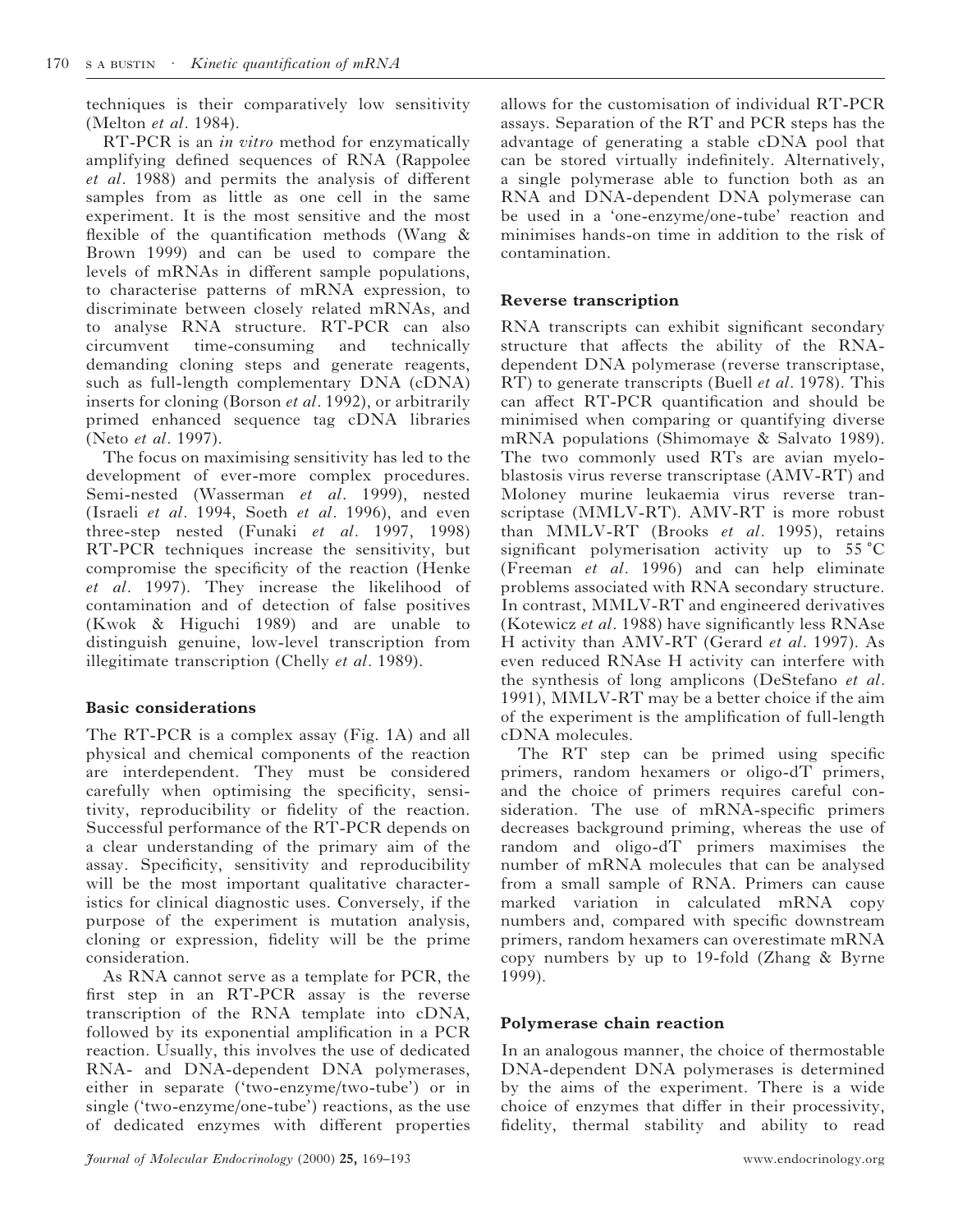

FIGURE 1. RT-PCR quantification. (A) Conventional RT-PCR. The reaction can be carried out either with reverse transcriptase in a separate reaction, followed by transfer of some of the cDNA into a second reaction for the PCR, or as a combined one-tube reaction with a heat-stable DNA-dependent polymerase. The former may be more sensitive and has the advantage of generating a cDNA reservoir that can be re-used repeatedly to carry out further PCR reactions. The latter has the advantages of speed, simplicity and less chance of contamination. Maximum sensitivity is achieved using a nested PCR reaction; however, this is frequently at the cost of reduced specificity. Gel electrophoresis is common to all procedures, but Southern blotting and/or DNA sequencing may be required to confirm the identity of the amplicon. A final step involves some method for quantitating the bands on the gel. (B) Real-time RT-PCR. The reverse transcription reaction is carried out as described above. All subsequent steps are carried out by the thermal cycler/detector and a quantitative result is processed by computer.

modified triphosphates such as deoxyuridine and deoxyinosine in the template strand (Adams & Kelly 1994, Perler *et al.* 1996). The most commonly used enzyme, Taq DNA polymerase, has a  $5'-3'$ nuclease activity but lacks a  $3'$ -5' proofreading exonuclease activity. This makes its use less advisable when fidelity is the main consideration; instead, proofreading exonucleases such as Vent and Deep Vent (New England Biolabs, Beverly, MA, USA) or Pfu (Stratagene, La Jolla, CA, USA) should be used (Cline *et al.* 1996), although their Michaelis constants  $(K_m(DNA))$  can differ by more than two orders of magnitude from that of Taq polymerase, which has a direct effect on the effective primer annealing temperature. As the specificity of the PCR step is crucially dependent on the primers (Zhang & Byrne 1999), reaction conditions must be re-optimised every time a different enzyme is used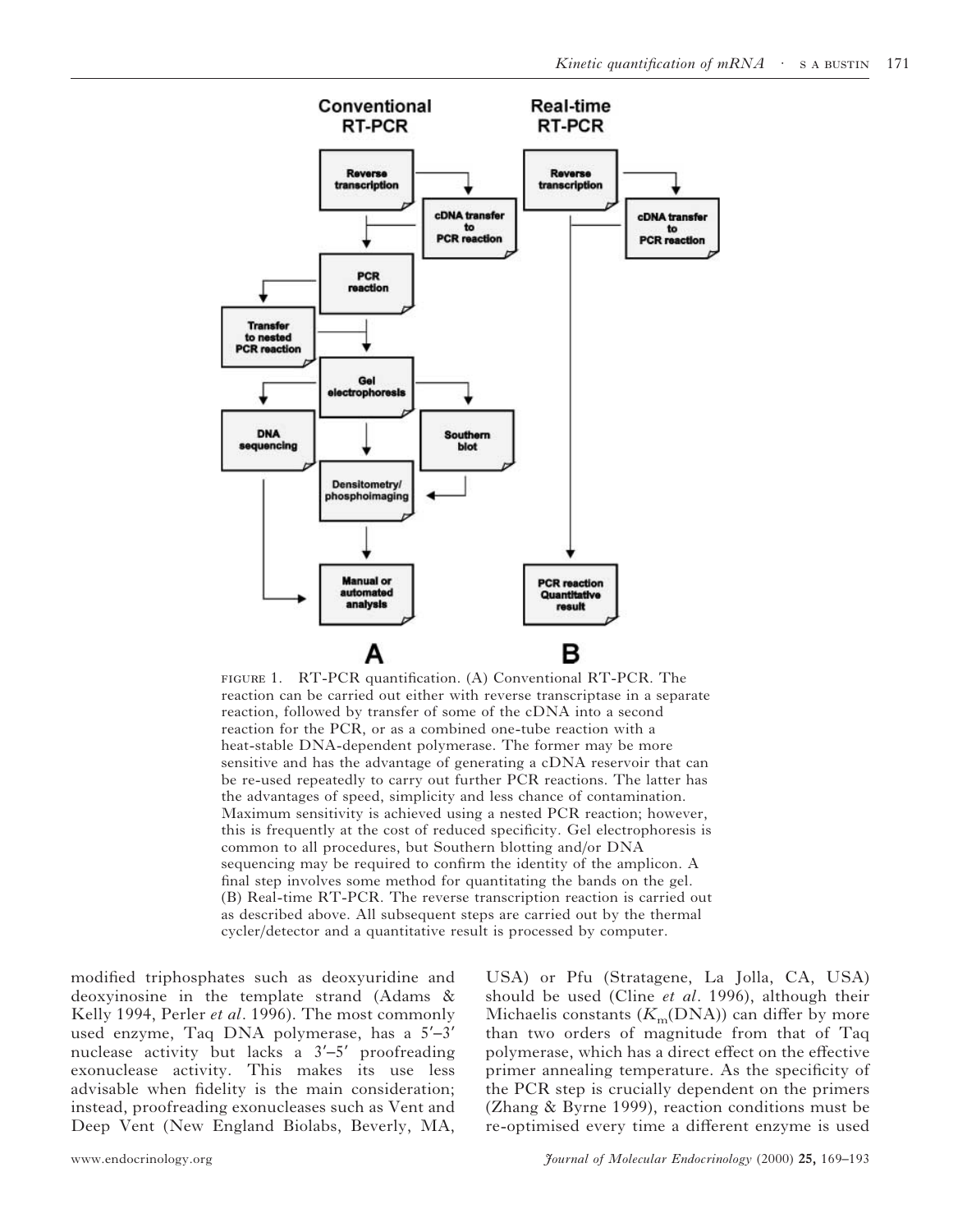and results obtained may not be directly comparable. Furthermore, the proofreading activity can lead to primer degradation ('nibbling') from the 3 end. The rate of degradation is dependent on the length of the primer: a 60 mer is degraded much faster than a 30 mer. This can be counteracted by synthesising primers with phosphorothioate linkages on the last two 3' bases, as this linkage renders the primers extendable but not degradable (de Noronha & Mullins 1992).

In addition,  $Mg^{2+}$  and dNTP concentrations require strict control, because  $Mg^{2+}$  affects enzyme activity, and imbalanced dNTP mixtures will reduce polymerase fidelity (Eckert & Kunkel 1991). In addition,  $Mg^{2+}$  increases the melting temperature  $(T_m)$  of double-stranded DNA, and forms soluble complexes with dNTPs to produce the actual substrate that the polymerase recognises. Therefore, high concentrations of dNTPs interfere with polymerase activity and affect primer annealing by reducing free  $Mg^{2+}$ . In addition, the  $K_m(dNTP)$ values of different polymerases vary significantly and must be taken into consideration when planning an RT-PCR assay.

## **One-enzyme RT-PCR**

In situations in which convenience is the main priority or the target RNA contains extensive secondary structure, it is advisable to use a single tube ('one-enzyme/one-tube') system utilising *Thermus thermophilus* (Tth) polymerase, a DNA polymerase with intrinsic RT, but no RNAse H, activity (Myers & Gelfand 1991). This assay uses bicine buffers containing  $Mn^{2+}$  ions that are compatible with both RT and subsequent PCR (Chiocchia & Smith 1997). This permits the RT reaction to be carried out at increased temperatures using primers with significantly higher  $T<sub>m</sub>$ , while reducing both hands-on time and the likelihood of introducing contaminants into reaction mixtures. There is also evidence that RT-PCR reactions using Tth polymerase may be more robust and resistant to inhibitors present in biological specimen (Poddar *et al.* 1998). The main drawbacks of this system are that: (i) because the sensitivity of Tth polymerase is two orders of magnitude lower than that of Taq polymerase (Grabko *et al.* 1996), this system is not as sensitive as two-enzyme procedures (Cusi *et al.* 1994, Leutenegger *et al.* 1999); ( ii) the presence of  $Mn^{2+}$  ions reduces the fidelity of nucleotide incorporation (Beckman *et al.* 1985, Fromant *et al.* 1995); (iii) like Taq polymerase, Tth polymerase lacks a 3'-5' exonuclease proofreading activity; and (iv) first-strand synthesis must be initiated from specific primers, rather than using random primers.

We have found that reducing the denaturation temperature to 92 °C can improve the sensitivity of the assay, probably because Tth polymerase is somewhat less thermostable than Taq polymerase. However, for some templates, especially if they are long or G/C rich, this reduction may results in lower amplification efficiencies, as incompletely melted DNA will mask primer and probe binding sites.

### **QUANTIFICATION**

## **RT-PCR quantification strategies**

Quantification of mRNA can be by semiquantitative or quantitative methods (Ferre 1992). Semi-quantitative RT-PCR results are typically generated by frequent sampling of the RT-PCR reaction mixture followed by dot-blot analysis (Montgomery & Dallman 1997). This additional complexity does not lend itself to easy automation and, as the name implies, this method is at best semi-quantitative and its use should be avoided.

Quantitative procedures use non-competitive or, more commonly, competitive RT-PCR techniques (Wang *et al.* 1989, Vanden Heuvel *et al.* 1993). They depend on the spiking into the RNA samples before RT of known amounts of RT-PCR-amplifiable competitors that, ideally, should be synthetic RNA molecules. Noncompetitive RT-PCR refers to the co-amplification of the target with a second RNA molecule under reagent concentrations and conditions so that there is no competition between target and standard, and with which it shares neither the primer recognition sites nor any internal sequence (Reischl & Kochanowski 1999). However, this means that quantification can be unreliable, as the efficiencies of both the RT and PCR steps are likely to vary even when monitoring relative changes of transcription within a sample (Ferre 1992). In addition, as standard RNA is added in a linear fashion within one order of magnitude of the target, noncompetitive RT-PCR requires some approximate knowledge of target amounts (Freeman *et al.* 1999).

In competitive RT-PCR, the internal standard shares the same primer recognition and internal sequences with the primary target, leading to competition for reagents. Because they are virtually identical, both should be amplified with the same efficiency and their amplicons can be distinguished by the addition of a restriction enzyme site to the standard (Gilliland *et al.* 1990, Becker-Andre 1993) or by varying its size (Gilliland *et al.* 1992, Scheuermann & Bauer 1993). A series of PCR tubes containing the target are spiked with serial dilutions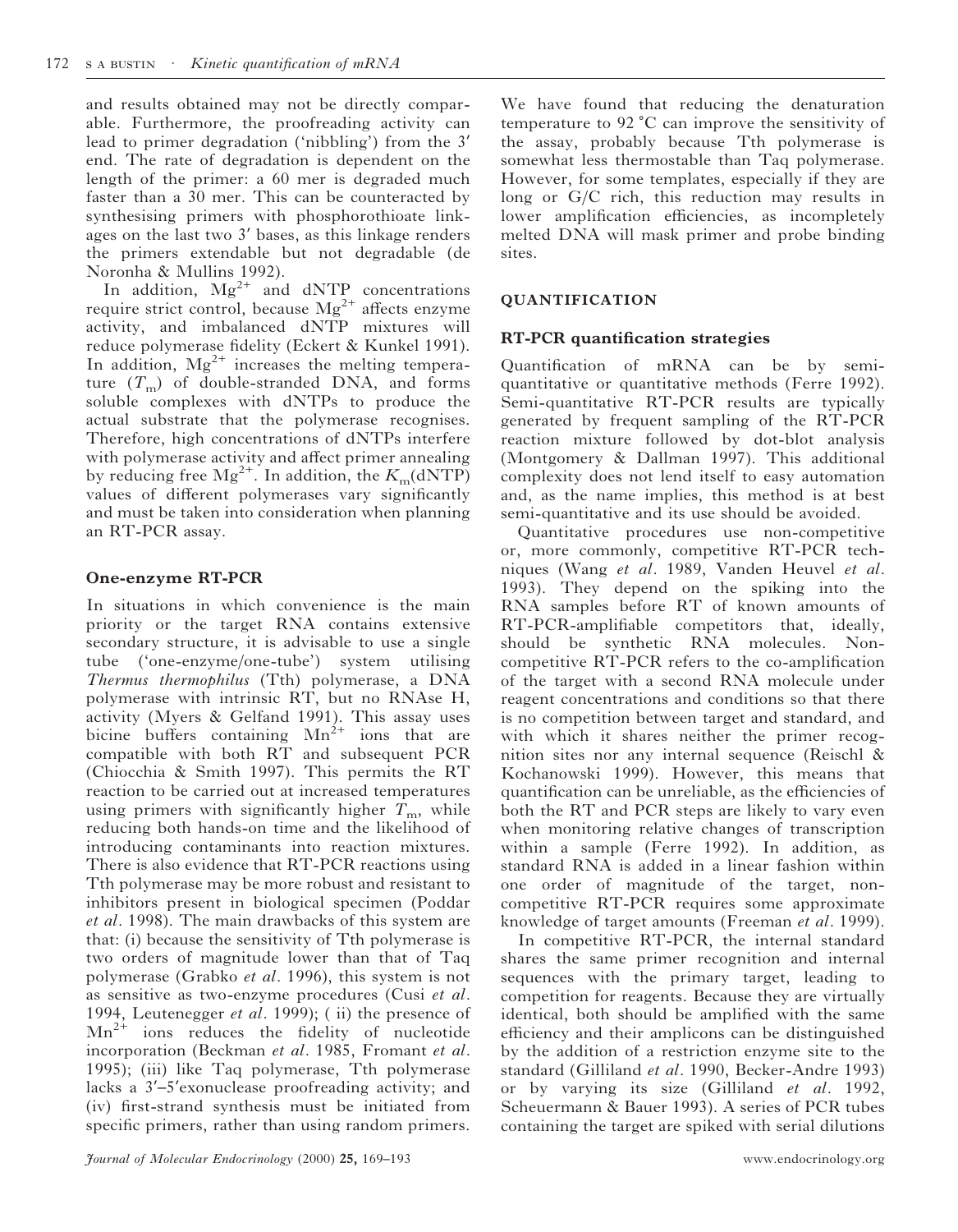of known copy numbers of the internal standard. The greater the concentration of the internal standard, the more likely it is that the primers will bind and amplify it, rather than the target. After gel electrophoresis, a comparison of the intensities of ethidium-bromide-stained standard and target amplicons allows target quantification (Raeymaekers 1999). However, this may still not result in absolute quantification because, for example, stable differences in amplification efficiency between target and competitor will remain undetected (Raeymaekers 1993). There have been numerous attempts to enhance the accuracy of quantification by improving RNA isolation (Fernandez *et al.* 1997), reaction conditions (Corey *et al.* 1997), and detection methods (Borson *et al.* 1998, Hayward *et al.* 1998, Marchand *et al.* 1999). In spite of, or perhaps because of, this, competitive quantification procedures are, without exception, labour- and reagent-intensive.

The minimum error in competitive RT-PCR reactions is approximately 10%, even when competitor and target are present in equal amounts (Souaze *et al.* 1996), and it is usually significantly greater. There are several reasons for this. (i) The amplification efficiencies of exogenous competitor, which must be synthesised for each gene being quantified, are not always equivalent. (ii) Competitor RNA must be transcribed *in vitro*, which adds an additional enzymatic step; furthermore, once transcribed it may degrade during long-term storage. (iii) Heteroduplex formation between the nearly identical standard and target can result in variable sensitivity and accuracy (Henley *et al.* 1996); use of DNA competitors with primer binding sites flanking unrelated internal sequences (mimics) (Siebert & Larrick 1993) eliminates that problem, but causes new ones. (iv) The quantification of competitor fragments generated by restriction digestion requires the dilution of PCR products before digestion, introducing one source of error; a second source of error is the restriction digest itself, as it may not completely digest the competitor. (v) Finally, the technique is not amenable to high throughput because, typically, for each unknown target a large series of reactions with different competitor:target ratios has to be run (Raeymaekers 1993); therefore, conventional RT-PCR-based procedures are not suitable for routine use, especially when several targets from many samples are being quantified.

# **Instrumentation**

The application of fluorescence techniques to the RT-PCR, together with suitable instrumentation capable of combining amplification, detection and quantification, has led to the development of kinetic RT-PCR methodologies that are revolutionising the possibilities for quantitating nucleic acids (Orlando *et al.* 1998). There are three competing instruments on the market; all three are run as closed-tube systems and quantification requires no postamplification manipulation. This avoids problems of contamination, results in short turn-around times for data acquisition and analysis and minimises hands-on time (Fig. 1B). The entire process, starting at the RT and ending with full quantification, is automated (Fig. 2), which makes these instruments ideally suited for high-throughput screening applications (Martell *et al.* 1999, Wattjes *et al.* 2000).

The ABI Prism 7700 (Perkin-Elmer–Applied Biosystems, Foster City, CA, USA) contains a built-in thermal cycler with 96-well positions, and is able to detect fluorescence between 500 nm and 660 nm. Fluorescence is induced during the RT-PCR by distributing laser light to all 96 samples contained in thin-walled reaction tubes via a multiplexed array of optical fibres. The resulting fluorescent emission returns via the fibres and is directed to a spectrograph with a charge-coupled device (CCD) camera. Because each well is irradiated sequentially, the dimensions of the CCD array can be used for spectral resolution of the fluorescent light. This instrument can be used for assays based on DNA-binding dyes, molecular beacons and hydrolysis probes. RT-PCR reactions typically take 2 h to complete. Its description by the manufacturer as a real-time technique is not strictly correct as, unlike competing systems, the progress of the RT-PCR reaction can currently be analysed only after termination of the amplification run.

The Lightcycler (Roche Molecular Biochemicals, Mannheim, Germany) performs the RT-PCR in small-volume glass capillary tubes, contained within a rotor-like carousel, that are heated and cooled in an airstream (Wittwer *et al.* 1989). The carousel is rotated past a blue light-emitting diode, and fluorescence is read by three photodetection diodes with different wavelength filters that allow the use of spectrally distinct fluorescent probes (Wittwer *et al.* 1997*b*). The performance of the Lightcycler in terms of sensitivity and specificity is equal to that of Taqman (Nitsche *et al.* 1999). In addition to being able to use assays based on DNA-binding dyes, hydrolysis probes and molecular beacons, it can be used for dual hybridisation probes. Up to 32 reactions are typically carried out in 5–20 µl volumes (Wittwer *et al.* 1990) and RT-PCR reactions are completed in less than 20 min (Wittwer & Garling 1991). The Lightcycler a truly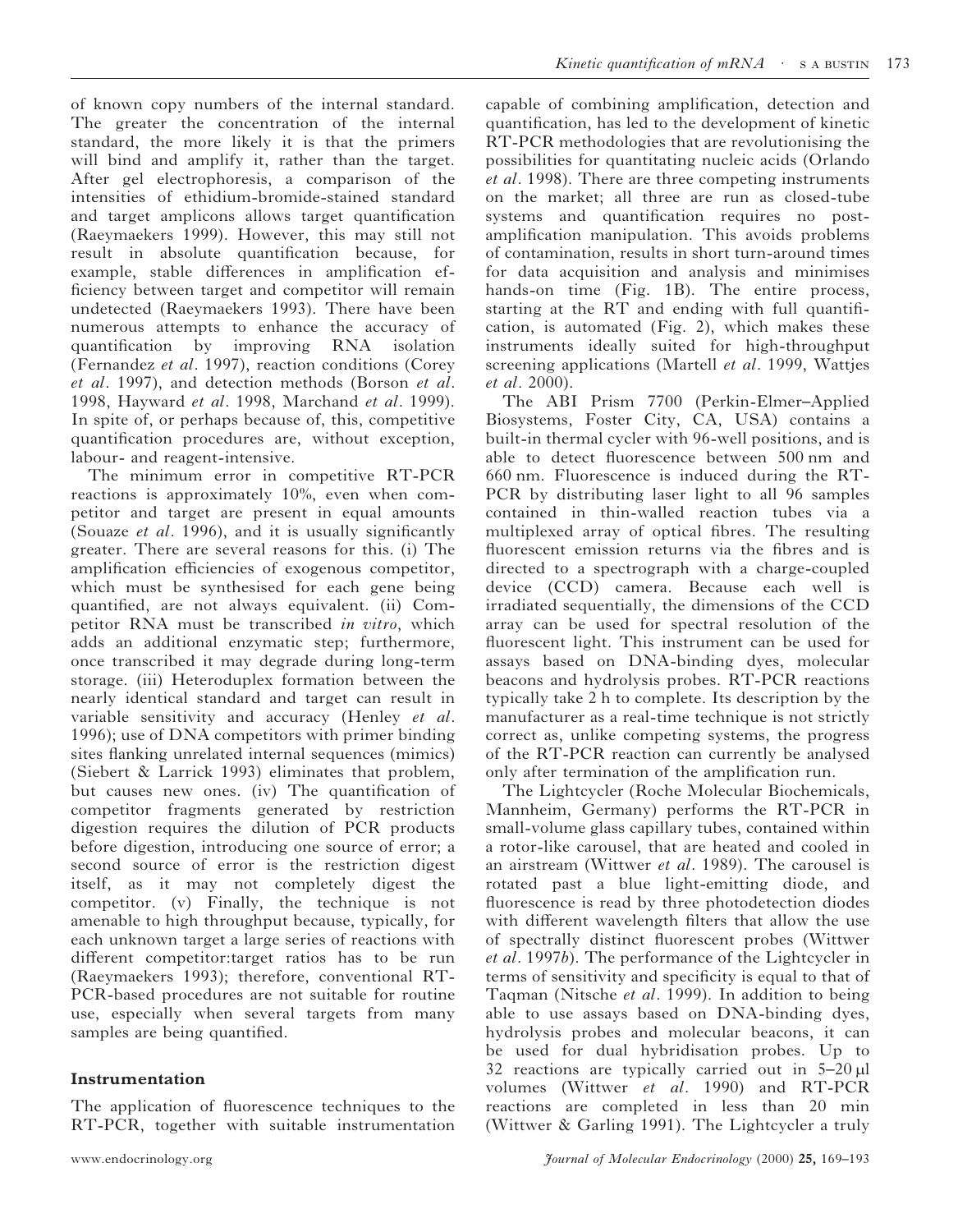

 2. The principle of Taqman RT-PCR. Amplification is performed in closed, optical tubes of a 96-well microplate that is placed in a combined thermal cycler/detector, the ABI 7700. A laser is directed to each of the 96 sample wells, and the fluorescence emission data for each sample are collected once every few seconds as the PCR products are being generated. The fluorescence is spectrally analysed, allowing the simultaneous use of more than one spectrally distinct fluorescent probe. The starting copy number is determined by monitoring when PCR product is first detected – the higher the starting copy number of the target, the sooner a significant increase in fluorescence is observed. The data are fed to a computer, which analyses and displays the results, eliminating the need for post-PCR processing.

'real-time' technique, and the fluorescence readings taken at every cycle of the PCR reaction are displayed immediately after each measurement, allowing amplification runs to be terminated or extended, as appropriate, during individual runs.

Biorad Instruments have recently launched an optical module that fits their standard thermal cycler and transforms it into a real-time RT-PCR system. This instrument is capable of generating and detecting a wider range of excitation frequencies than either the ABI 7700 or the Lightcycler. At present, it can monitor up to four different fluorescent reporters at any one time and can be used for any one of of the alternative fluorescent RT-PCR strategies. Furthermore, unlike the ABI 7700 which scans its 96 samples sequentially, this instrument can scan up to 96 samples simultaneously, with a sampling frequency that can be defined by the user.

#### **Chemistries**

There are currently four competing techniques available that detect amplified product with about the same sensitivity (Wittwer *et al.* 1997*a*). They use fluorescent dyes and combine the processes of amplification and detection of an RNA target to permit the monitoring of PCR reactions in real-time during the PCR; their high sensitivity eliminates the need for a second-round amplification, and decreases opportunities for generating false-positive results (Morris *et al.* 1996). The simplest method uses fluorescent dyes that bind specifically to double-stranded-DNA. The other three rely on the

hybridisation of fluorescence-labelled probes to the correct amplicon. The methods differ in their specificity, although at later amplification cycles all can show artefacts that do not correlate to specific product accumulation. As amplicon detection in the molecular beacon, hydrolysis and hybridisation probe assays depends on successful hybridisation of the probe, these RT-PCR procedures obviate the need for post-PCR Southern analysis or sequencing to confirm the identity of the amplicon.

# **Molecular beacons**

Molecular beacons (Stratagene) are DNA hybridisation probes that form a stem-and-loop structure; the loop portion of the molecule is complementary to the target nucleic acid molecule and the stem is formed by the annealing of complementary arm sequences on the ends of the probe sequence (Tyagi & Kramer 1996) (Fig. 3). A fluorescent marker is attached to the end of one arm and a quencher is attached to the end of the other arm. The quencher is a non-fluorescent chromophore that dissipates the energy that it receives from the fluorophore as heat. In solution, free molecular beacons adopt a hairpin structure and the stem keeps the arms in close proximity, resulting in efficient quenching of the fluorophore. When molecular beacons encounter a complementary target at the annealing temperature, they undergo a conformational transition that forces the stem apart and results in the formation of a probe/target hybrid that is longer and more stable than the stem (Bonnet *et al.* 1999). This separates the fluorophore and the quencher, leading to the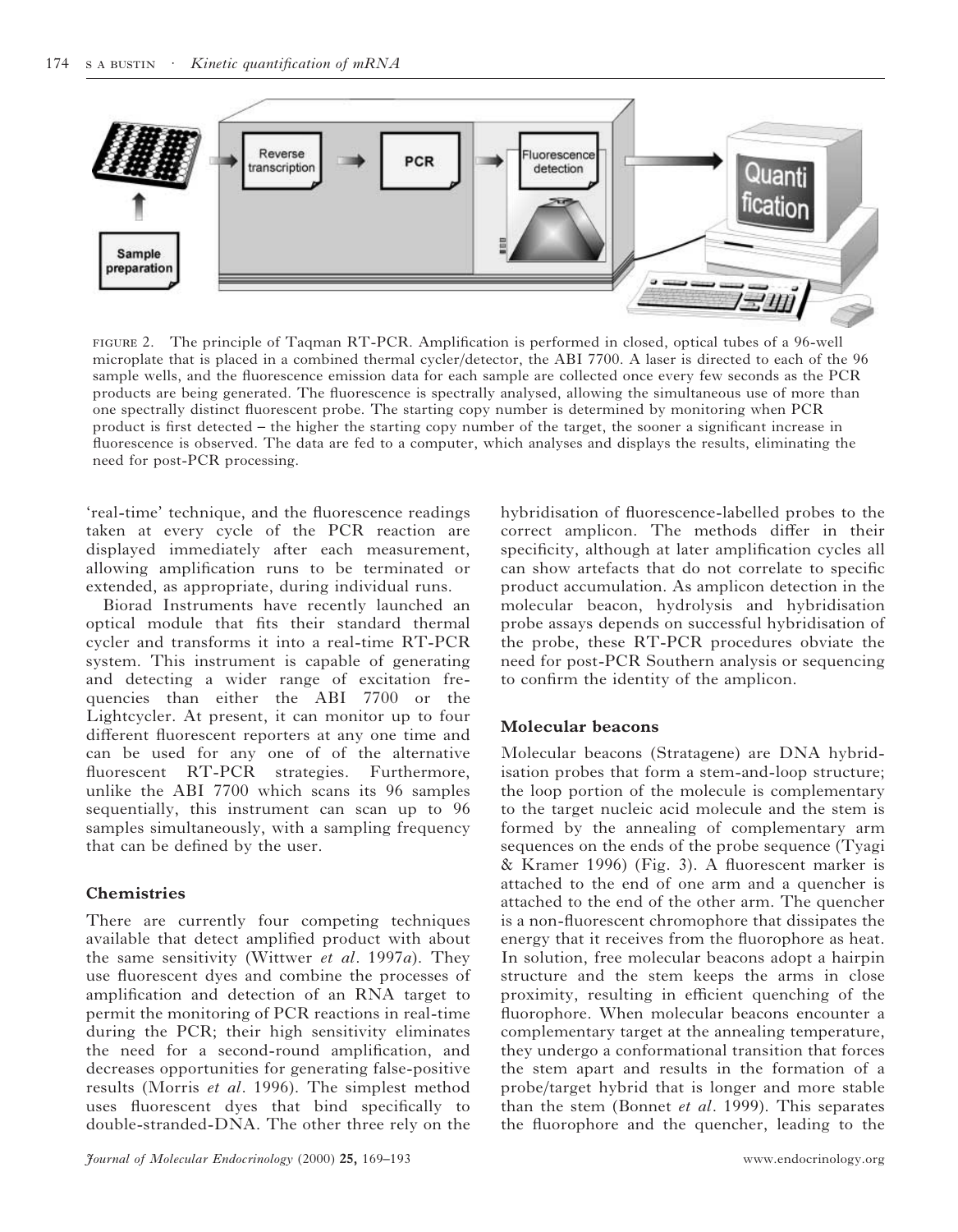

 3. The molecular beacons assay. Molecular beacons are designed to be complementary to a sequence in the middle of the expected amplicon. The RT step has been omitted. (A) During the denaturation step, the molecular beacons assume a random coil configuration and fluoresce. (B) As the temperature is decreased to allow annealing of the primers, stem hybrids form rapidly, preventing fluorescence. However, in the presence of target, molecular beacons also bind to the amplicons and generate fluorescence. (C) When the temperature is increased for the primer extension step, the molecular beacons dissociate from their targets, and fluorescence is again quenched. A new hybridisation takes place in the annealing step of every cycle, and the intensity of the resulting fluorescence indicates the amount of accumulated amplicon at the end of the previous cycle.

restoration of fluorescence, which can be detected, whereas any free molecular beacons remain closed and non-fluorescent. If the target DNA sequence does not exactly match the molecular beacon sequence, hybridisation and fluorescence will not occur. This is because the thermodynamic properties of the molecular beacons favour the formation of a hairpin form rather than continued hybridisation to a less than perfectly matched target sequence. Molecular beacons require the use of a spectrofluorimetric thermal cycler for real-time detection, but can also be used in an endpoint assay using a fluorimeter. The specificity of this system is such that it can readily detect single nucleotide differences (Giesendorf *et al.* 1998, Marras *et al.* 1999), something that can be difficult to achieve with the Taqman system.

Molecular beacons can also be used in non-PCR amplification assays that utilise isothermal nucleic acid amplification schemes (Guatelli *et al.* 1990, Tyagi *et al.* 1996) such as strand-displacement amplification (Walker *et al.* 1992), nucleic acid sequence-based amplification (Leone *et al.* 1998), and rolling-circle amplification (Lizardi *et al.* 1998).

The main drawback with molecular beacons is associated with the design of the hybridisation probe. Optimal design of the molecular beacon stem is crucial, as the molecular beacon may fold into alternate conformations that do not place the fluorophore in the immediate vicinity of the quencher, resulting in a sub-population that is not quenched well and in large background signals. Alternatively, if the stem of a molecular beacon is too strong, it can interfere with the hybridisation and the fluorescence of the beacon annealed to its target may be incompletely restored. Therefore, accurate thermal denaturation profiles to determine their melting characteristics must be established for each molecular beacon and different target sequences will have to be matched with different stem sequences.

#### **DNA-binding dyes**

This method (Fig. 4A) involves detection of the binding of a fluorescent dye (SYBR Green) to DNA (Morrison *et al.* 1998). The unbound dye exhibits little fluorescence in solution, but during elongation increasing amounts of dye bind to the nascent double-stranded DNA. When monitored in realtime, this results in an increase in the fluorescence signal that can be observed during the polymerisation step, and that falls off when the DNA is denatured. Consequently, fluorescence measurements at the end of the elongation step of every PCR cycle are performed to monitor the increasing amount of amplified DNA. This method obviates the need for target-specific fluorescent probes, but its specificity is determined entirely by its primers. As the presence of any double-stranded DNA generates fluorescence, this assay is no more specific than conventional RT-PCR. However, additional specificity and RT-PCR product verification can be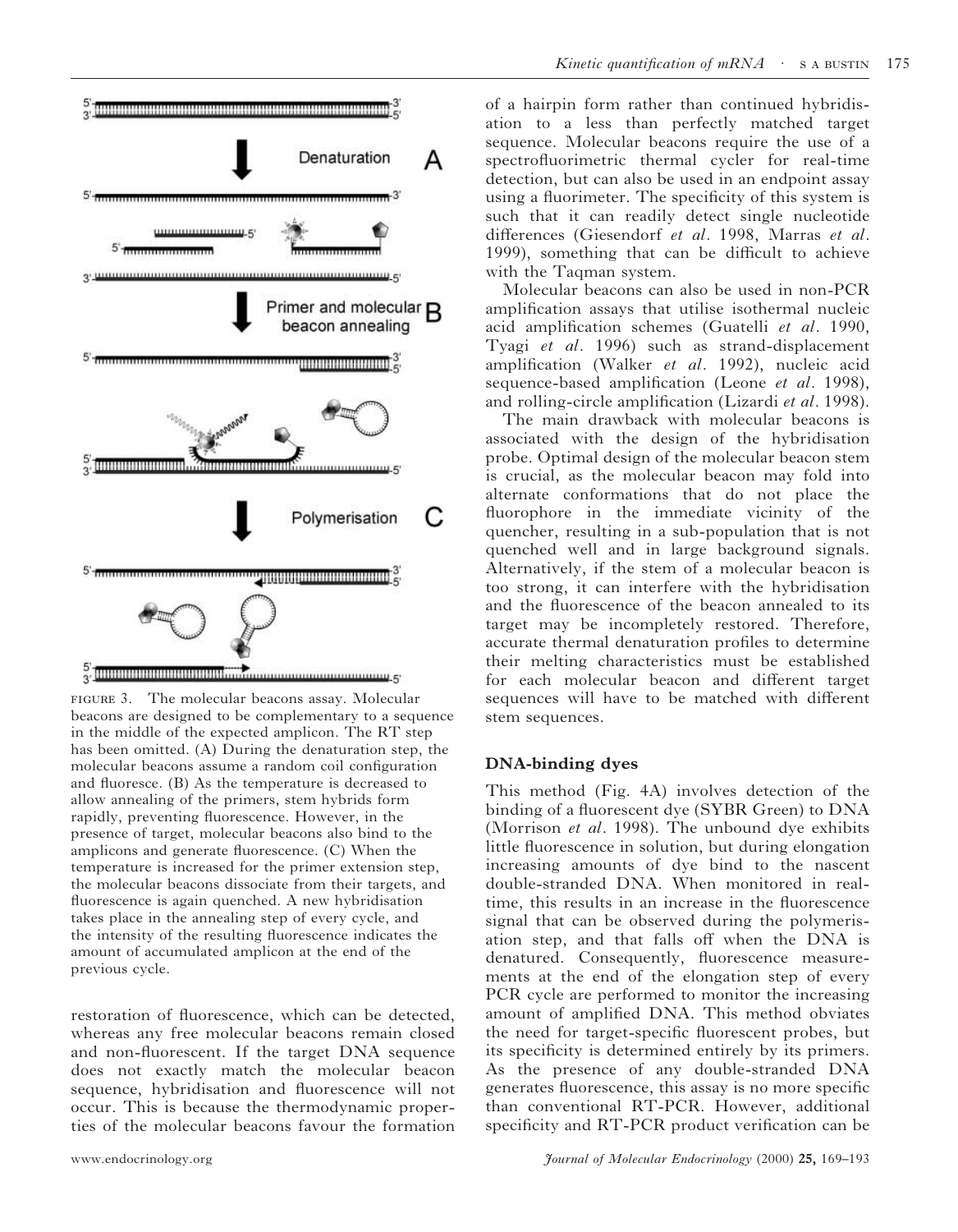

 4. The Lightcycler assay. *Left*: Dye incorporation method. (A) During denaturation, unbound SYBR Green I dye exhibits little fluorescence. (B) At the annealing temperature, a few dye molecules bind to the double-stranded primer/target, resulting in light emission upon excitation. (C) During the polymerisation step, more and more dye molecules bind to the newly synthesised DNA, and the increase in fluorescence can be monitored in real-time. (D) On denaturation, the dye molecules are released and the fluorescence signal returns to background. *Right*: Hybridisation probe method. The RT step has been omitted. (A) During the denaturation step, both hybridisation probes remain in solution and separate. Any emission from fluorescein is at 530 nm, and is disregarded by the detector. (B) During the annealing step, the probes hybridise in a head-to-tail arrangement, the two dyes come in close proximity and the emitted energy excites the second dye, which emits red fluorescent light at a longer wavelength. (C) At the polymerisation temperature, both probes return into solution and any emissions from fluorescein are ignored.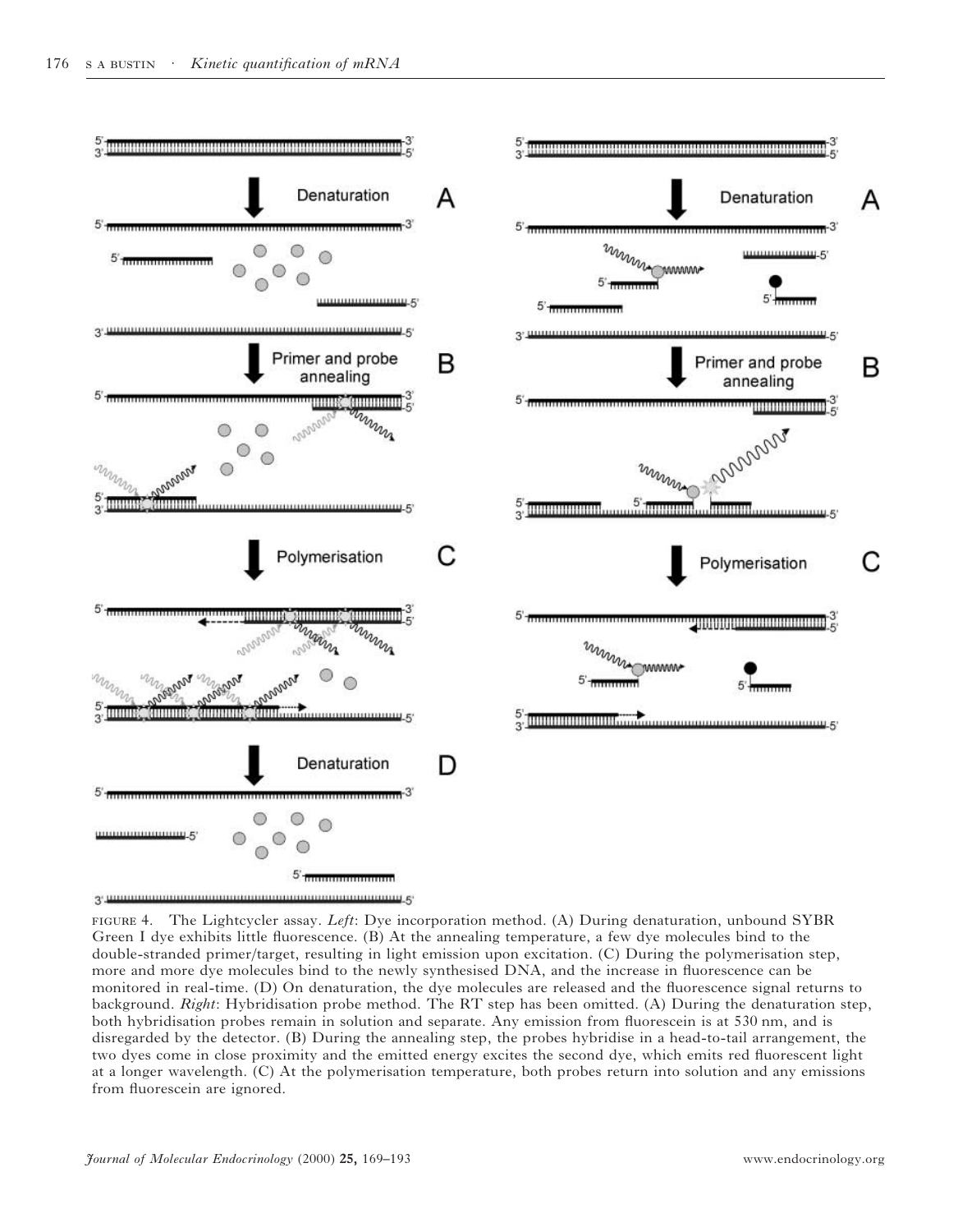achieved by plotting fluorescence as a function of temperature to generate a melting curve of the amplicon (Ririe *et al.* 1997). This is done by slowly increasing the temperature above the  $T<sub>m</sub>$  of the amplicon and measuring the fluorescence. As the  $T<sub>m</sub>$  of the amplicon depends markedly on its nucleotide composition, it is possible to identify the signal obtained from the correct product. A characteristic melting peak at the melting temperature  $(T<sub>m</sub>)$  of the amplicon will distinguish it from amplification artefacts that melt at lower temperatures in broader peaks. A second drawback of this procedure is that multiple dye molecules bind to a single amplified molecule and, consequently, the amount of signal generated after irradiation is dependent on the mass of double-stranded DNA produced in the reaction. Assuming the same amplification efficiencies, amplification of a longer product will generate more signal than a shorter one. If amplification efficiencies are different, quantification will be even more inaccurate. This is in contrast to the use of fluorogenic probes (see below), in which the signal from a single fluorophore is observed for each amplified molecule synthesised, regardless of its length.

## **Hybridisation probes**

This method uses two hybridisation probes to maximise specificity (Wittwer *et al.* 1997*a*) (Fig. 4B). One of the probes carries at its  $3'$  end a fluorescein donor, which emits green fluorescent light when excited by the Lightcycler's light source. Its emission spectrum overlaps the excitation spectrum of an acceptor fluorophore that is attached to the 5' end of the second probe. This probe must be blocked at its  $3'$  end to prevent its extension during the annealing step. Excitation of the donor results in fluorescence resonance energy transfer to the acceptor and the emission of red fluorescent light. In solution, the two dyes are apart, and because the energy transfer depends on the spacing between the two dye molecules, only background fluorescence is emitted by the donor. After the denaturation step, both probes hybridise to their target sequence in a head-to-tail arrangement during the annealing step. This brings the two dyes in close proximity to one another and the fluorescein can transfer its energy at high efficiency. The intensity of the light of longer wavelength emitted by the second dye is measured, with increasing amounts of measured fluorescence proportional to the amount of DNA synthesised during the PCR reaction. A fluorescent signal is detected only as a result of two independent probes hybridising to their correct target sequence. This increases

specificity and generates additional flexibility for probe design. Furthermore, as the probes are not hydrolysed, fluorescence is reversible and allows the generation of melting curves (see below).

# **Hydrolysis probes**

The Taqman assay (Perkin-Elmer–Applied Biosystems) utilises the 5-nuclease activity of the DNA polymerase to hydrolyse a hybridisation probe bound to its target amplicon. It usually utilises either Taq or Tth polymerase, but any enzyme with an equivalent 5'-nuclease activity properties (e.g. Tfl), can be used (Gut *et al.* 1999). After the reverse transcription step (Fig. 5A), successful quantification requires the annealing of three oligonucleotides to the DNA. Two template-specific primers define the endpoints of the amplicon and provide the first level of specificity (Fig. 5B). Problems associated with DNA contamination are minimised by choosing primers that span at least one intron of the genomic sequence. The additional specificity of this assay is provided by the use of a third oligonucleotide probe that hybridises to the amplicon during the annealing/extension phase of the PCR (Fig. 5C). The probe contains a fluorescent reporter dye at its 5' end, the emission spectrum of which is quenched by a second fluorescent dye at its 3 end. If no amplicon complementary to the probe is amplified during the PCR, the probe remains unbound. As the 5-exonuclease activity of Taq and Tth polymerase is double-strand-specific (Heid *et al.* 1996), unbound probe remains intact and no reporter fluorescence is detected. Conversely, if the correct amplicon has been amplified, the probe can hybridise to that amplicon after the denaturation step. It remains hybridised while the polymerase extends the primers until it reaches the hybridised probe, when it displaces its 5' end to hold it in a forked structure. The enzyme continues to move from the now free end to the bifurcation of the duplex, where cleavage takes place (Lyamichev *et al.* 1993). This separates the reporter and quencher dyes and releases quenching of reporter fluorescence emission (Fig. 5D,E). The largest fluorescence signal is obtained when the two labels are at the extreme  $5'$  and  $3'$  ends of the probe, probably because of more efficient cleavage by the polymerase (Livak *et al.* 1995).

As the polymerase will cleave the probe only while it remains hybridised to its complementary strand, the temperature conditions of the polymerisation phase of the PCR must be adjusted to ensure probe binding. Most probes have a  $T<sub>m</sub>$  of around 70 °C; therefore, the Taqman system uses a combined annealing and polymerisation step at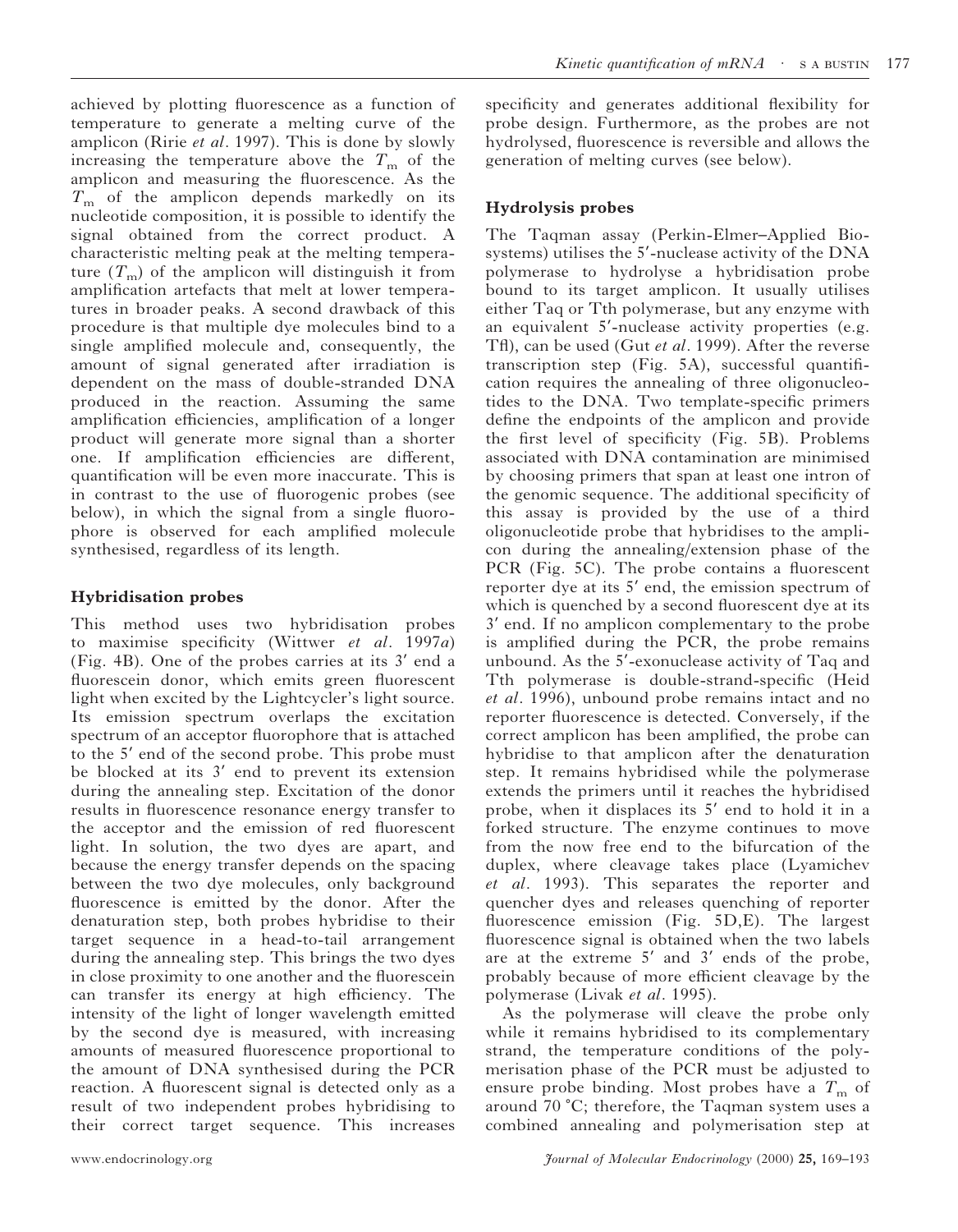

 5. The Taqman assay. Three parameters affect the performance of the 5'-nuclease assay: the quenching of the intact probe, its hybridisation efficiency and the efficiency of cleavage by the polymerase. (A) The RT step synthesises a cDNA copy of the mRNA. (B) After denaturation, primers and probe anneal. The proximity of the two dyes quenches the signal from the fluorescent dye at the  $5'$  end of the probe. (C) Polymerisation proceeds at the same temperature as the annealing step. (D) The polymerase displaces and hydrolyses the labelled probe. (E) The fluorescent dye is released from its proximity to the quencher, and fluorescence is detected. This signal is directly proportional to the number of molecules present at the end of the previous or beginning of the current cycle.

60-62 °C. This ensures that the probe remains bound to its target during the primer extension step. It also ensures maximum  $5'-3'$  exonuclease activity of the Taq and Tth DNA polymerases (Tombline *et al.* 1996). However, it also reduces the processivity of the polymerases, which are required to function at sub-optimal temperatures. For longer amplicons, this may require a longer annealing/polymerisation step and/or increased  $\text{Mn}^{2+}$  or  $\text{Mg}^{2+}$  concentration to stabilise probe binding. It also makes this system potentially less efficient and flexible than other realtime systems, especially when mutation-specific RT-PCR is attempted.

#### **Amplicon design**

The optimal amplicon length for real-time RT-PCR is less than 100 bp, and we aim to generate amplicons no longer than 80 bp, but have used the Taqman system to detect amplicons as long as 400 bp (Bustin *et al.* 1999). Shorter amplicons amplify more efficiently than longer ones and are more tolerant of reaction conditions. This is because they are more likely to be denatured during the 92-95 °C step of the PCR, allowing the probes and primers to compete more effectively for binding to their complementary targets. As the extension rate of Taq polymerase is between 30 and 70 bases/ second (Jeffreys *et al.* 1988), it also means that polymerisation times as short as 15 s are sufficient to replicate the amplicon, making amplification of genomic DNA contaminants less likely and reducing the time it takes to complete the assay. The length of primers and probe required to generate a specific product defines the minimum practical length of the amplicon, which in our hands is 63 bp (Bustin *et al.* 1999).

#### **Primer design**

Primers should bind to separate exons to avoid false positive results arising from amplification of contaminating genomic DNA. If the intron/exon boundaries are unknown, or when targeting an intron-less gene, it is necessary to treat the RNA sample with RNAse-free DNAse. Use of  $Mn^{2+}$ rather than  $Mg^{2+}$  minimises any problems caused by amplification of re-annealed DNA fragments (Bauer *et al.* 1997). Primer (and probe) selection is based on estimated  $T_{\text{m}}$ , the desire for small amplicon size and the location of the probe. They must be designed to very exacting specifications and the Taqman system provides its own primer/probe design program, Primer Express. The current version usually generates appropriate primer/probe sets, but it contains several bugs that can make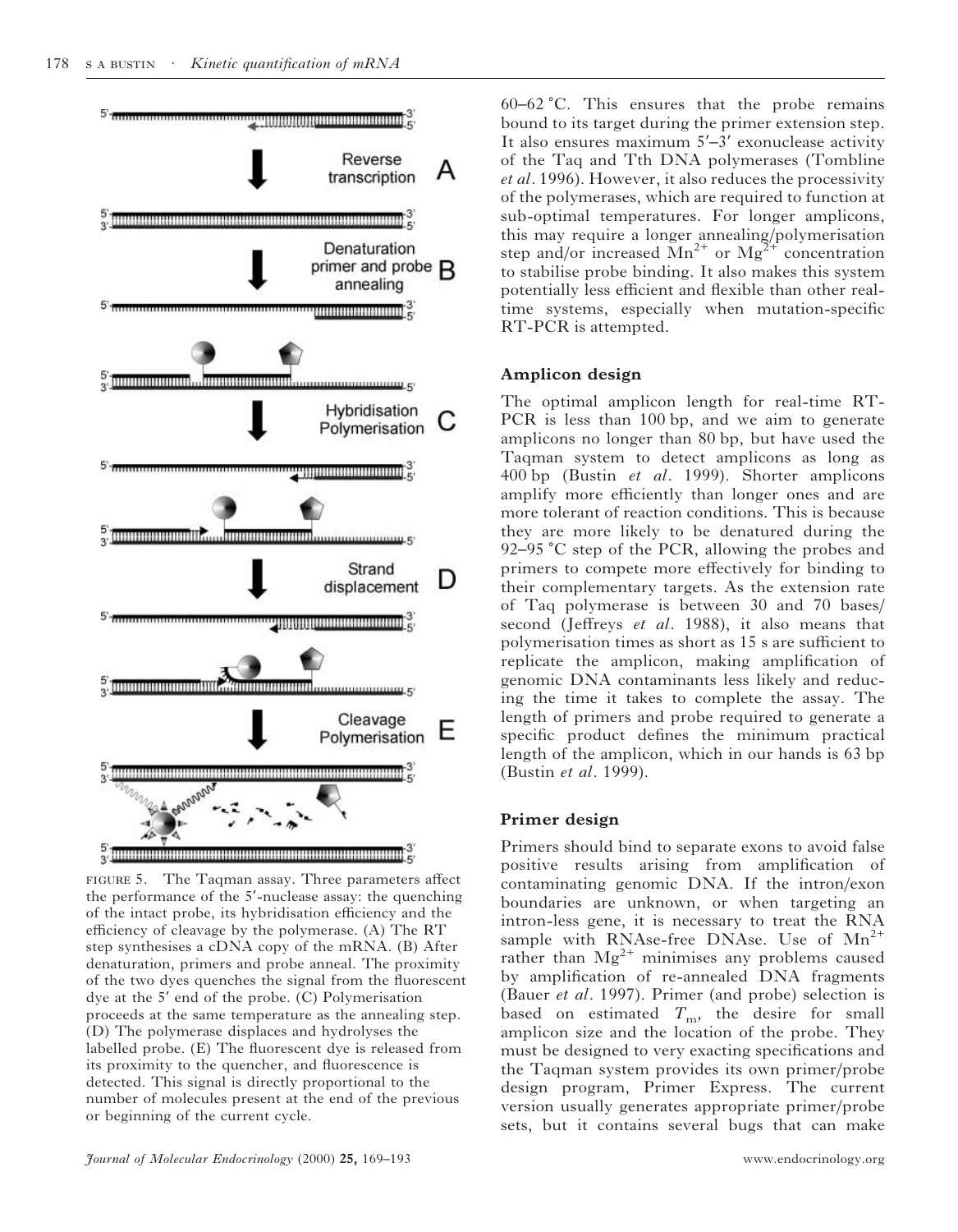primer design difficult, and requires manual fine-tuning. There are several alternative software tools available, with the most useful ones calculating  $T_{\rm m}$  thermodynamically using the nearest-neighbour algorithm (Rychlik *et al.* 1990) – for example, OLIGO (Molecular Biology Insights, Cascade, CO, USA, http://oligo.net) or the online oligonucleotide *T*<sup>m</sup> calculator (http://alces.med.umn.edu/rawtm. html). Recently, a program has been developed for  $T_m$  calculations of matched and mismatched probes designed to run on Microsoft Excel (Schutz & von Ahsen 1999) and is available for academic users as freeware from http://server1.medikc.med. uni-goettingen.de/meltcalc.htm. The optimal length for single-stranded primers is about 15–20 bases, and the G/C content should be between 20% and 70%. Their  $T_m$  should not differ by more than 1–2 °C, with minimum and maximum  $T<sub>m</sub>$  of 58 °C and 60 °C, respectively, for Taqman primers. Molecular beacons- and hybridisation probeassociated primers can have a wider range of  $T<sub>m</sub>$ , but the  $T_m$  of any one pair should be similar. Primers are generally used in the 50–200 nM range. Too great a primer concentration may promote mispriming and accumulation of non-specific product. Too low a primer concentration is probably less of a problem for real-time assays, as target copy numbers will have been calculated well before the primer supply is exhausted. Non-specific priming can be minimised by selecting primers that have only one or two G/Cs within the last five nucleotides at the 3' end. This relative instability at their 3' ends makes them less likely to hybridise transiently, and available for non-specific extension by the DNA polymerase.

#### **Probe design**

The optimum concentration of fluorigenic probes depends on background fluorescence in addition to primer concentration. The fluorescence of nonhybridised molecular beacons and hybridisation probes is quenched more efficiently than is the fluorescence of uncleaved hydrolysis probes, resulting in significantly reduced background fluorescence and enhanced ability to distinguish the fluorescence of hybridised molecular beacon and hybridisation probes. Probe concentration is usually in the 100 nM range and they must compete for binding to their target with the amplification primers, which are present in a greater concentration. As amplification primers are extended as soon as they bind to their targets, the hybridisation target sequence is rapidly masked with newly synthesised DNA. Therefore, the  $T<sub>m</sub>$  of the probes must be significantly greater (approximately  $10\text{ }^{\circ}\text{C}$ )

than that of the primers, to ensure that they hybridise before the primers. The fluorescence of hybridisation probes is directly correlated to probe hybridisation, hence they must remain hybridised during the annealing step. Conversely, the fluorescence of exonuclease probes is correlated with probe hydrolysis, and they must be available for cleavage during the polymerisation step, to allow fluorescence measurement.

An additional requirement of the twohybridisation-probe system is that the target sequence should be located towards the 3' end of the amplicon, close to the reverse primer-binding site on the opposite strand. As fluorescence is measured during the annealing phase, this arrangement allows time for the measurement to be made before the probes are displaced by the polymerase. Paired probes used for quantification should have equal  $T_{\rm m}$ , whereas for mutational analysis the  $T_{\rm m}$  of the sensor probe should be less than that of the anchor probe. This ensures that the sensor probe controls the generation of the fluorescent signal.

Most of our probes are about 30 bases in length, and we aim for a G/C content of around 50%. This ensures good specificity and a  $T<sub>m</sub>$  high enough to be useful under PCR conditions. It also minimises the potential for inter- or intramolecular complementarity, which can interfere with the PCR reaction. The probes should not overlap with, or have sequence complementarity with either of the primers, and Taqman probes should not contain a G at their 5' ends, because such an arrangement quenches reporter fluorescence, even after cleavage.

#### **Threshold cycle**

The concept of the threshold cycle  $(C_t)$  is at the heart of accurate and reproducible quantification using fluorescence-based RT-PCR (Higuchi *et al.* 1993). Fluorescence values are recorded during every cycle and represent the amount of product amplified to that point in the amplification reaction. The more template present at the beginning of the reaction, the fewer number of cycles it takes to reach a point in which the fluorescent signal is first recorded as statistically significant above background (Gibson *et al.* 1996). This point is defined as the  $C_t$ , and will always occur during the exponential phase of amplification. Therefore, quantification is not affected by any reaction components becoming limited in the plateau phase, which results in a systematic bias against the more abundant templates and makes any quantification based on measurements of overall product yield intrinsically unreliable.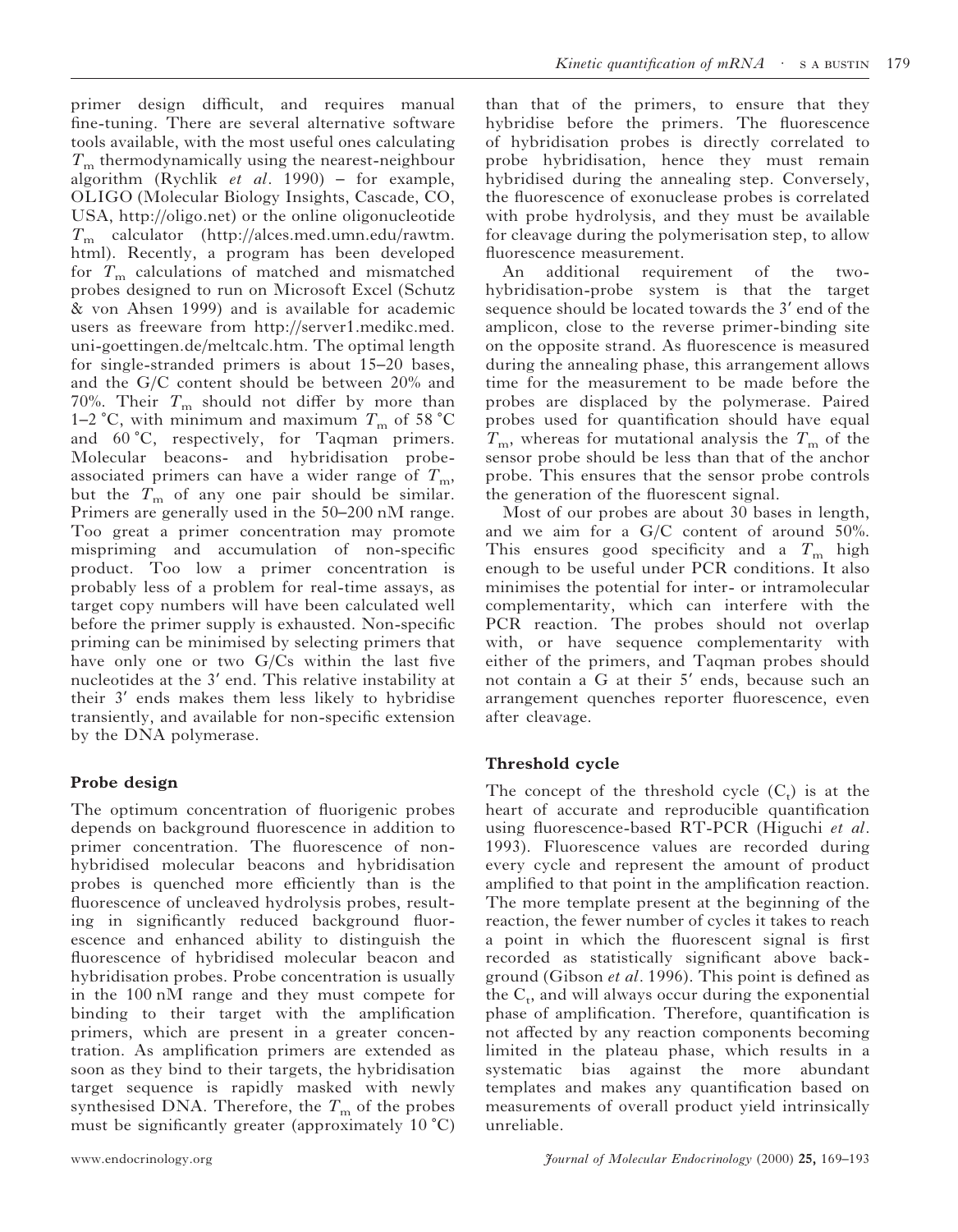The reporter signal is normalised to the fluorescence of an internal reference dye (Taqman) or between the three dyes (Lightcycler), to allow for corrections in fluorescent fluctuations caused by changes in concentration or volume, and a  $C_t$  value is reported for each sample. This value can be translated into a quantitative result by constructing a standard curve.

### **Standard curves**

Standard curves using fluorescence are easily generated, thanks to the linear response over a large dynamic range. Quantification of mRNA transcription can be either relative or absolute. Relative quantification determines the changes in steadystate transcription of a gene and is often adequate. A relative standard consists of a sample, the calibrator, which is used to create a dilution series with arbitrary units. The calibrator can be any nucleic acid, as long as its concentration and length of amplicon are known. During the RT-PCR assay, the target  $C_t$  is compared directly with the calibrator  $C_t$  and is recorded as containing either more or less mRNA. In contrast, absolute quantification of transcription allows the precise determination of copy number per cell, total RNA concentration, or unit mass of tissue. It requires the construction of an absolute standard curve for each individual amplicon to ensure accurate reverse transcription and PCR amplification profiles.

There are two ways to prepare an absolute standard curve. The first method involves subcloning the amplicon behind a T7 or SP6 RNA polymerase promoter in a plasmid vector. An *in vitro*-transcribed sense RNA transcript is generated, the sample is digested with RNAse-free DNAse and the RNA is quantitated accurately. It is important to ensure that the standard RNA template is a single, pure species free from DNA contamination. We take triplicate measurements of its concentration on a spectrophotometer such as the Genequant II (Amersham Pharmacia Biotech, Little Chalfont, UK) and convert the absorbance to a 'target copy number per µg RNA'. The standard curve is generated by performing three independent serial dilutions of the RNA standard and assaying each dilution in duplicate, together with positive and negative control reactions. To maximise accuracy, the dilutions should be made over the range of copy numbers that include the amount of target mRNA expected in the experimental RNA samples. The high and low  $C_t$  values are discarded to correct for pipetting error and the remaining four values are averaged to give the final  $C_t$  value for that dilution. The  $C_t$  value is inversely proportional to

the log of the initial copy number (Higuchi *et al.* 1993). Therefore, a standard curve is generated by plotting the  $C_t$  values, with 95% confidence intervals, against the logarithm of the initial copy numbers. The copy numbers of experimental RNAs can be calculated after real-time amplification from the linear regression of that standard curve.

We have found that the second method – use of single-stranded sense-strand oligodeoxynucleotides – is an acceptable alternative to the T7–RNA polymerase-generated standard amplicon. We have compared the sensitivity (*y* intercept) and amplification efficiency (slope) of a standard amplicon prepared from T7-transcribed RNA and a sense oligodeoxynucleotide and found them to be virtually identical. In contrast, the sensitivity of a doublestranded DNA amplicon standard is increased, although the amplification efficiency is unchanged (Overbergh *et al.* 1999). The advantage of using a single-stranded sense oligodeoxynucleotide is that it significantly simplifies the process of obtaining a standard curve for amplicons up to 100 bp, which encompasses most real-time RT-PCR amplicons.

We have constructed standard curves for many target amplicons and have detected differences in both their amplification efficiencies and their sensitivities. This is illustrated by the standard curves for eIF4E (74 bp), GAPDH (226 bp) and Cox-2 (69 bp) shown in Fig. 6. The sensitivity of the eIF4E RT-PCR (*y* intercept 39·88) is significantly greater than that of the other two, whereas its amplification efficiency (slope  $-2.8666$ ) is similar to that of GAPDH  $(-3.0635)$  and better than that of Cox-2 ( $-3.893$ ). In our hands, the most sensitive primer/probe combination, detecting the 86 bp guanylyl cyclase C amplicon, can reliably detect as few as 13 copies of mRNA (Bustin *et al.* 1999). Conversely, the least sensitive combination could detect only  $1 \times 10^4$  or more copies of BRF-1 mRNA, an amplicon of 76 bp (Bustin & McKay 1999). In most cases, the lower detection limit is around 50–500 copies of target mRNA.

# **Reproducibility**

The RT-PCR reaction is fraught with hazards (Freeman *et al.* 1999) and is characterised by significant variation and non-reproducibility, even with identical samples between different laboratories (Keilholz *et al.* 1998). Its reproducibility is inevitably compromised by the variable efficiency of the RT itself and the need for two sequential enzymatic steps (Bishop *et al.* 1997). The exponential nature of PCR amplification, together with the small quantities of target molecules, means that trivial variations in reaction components and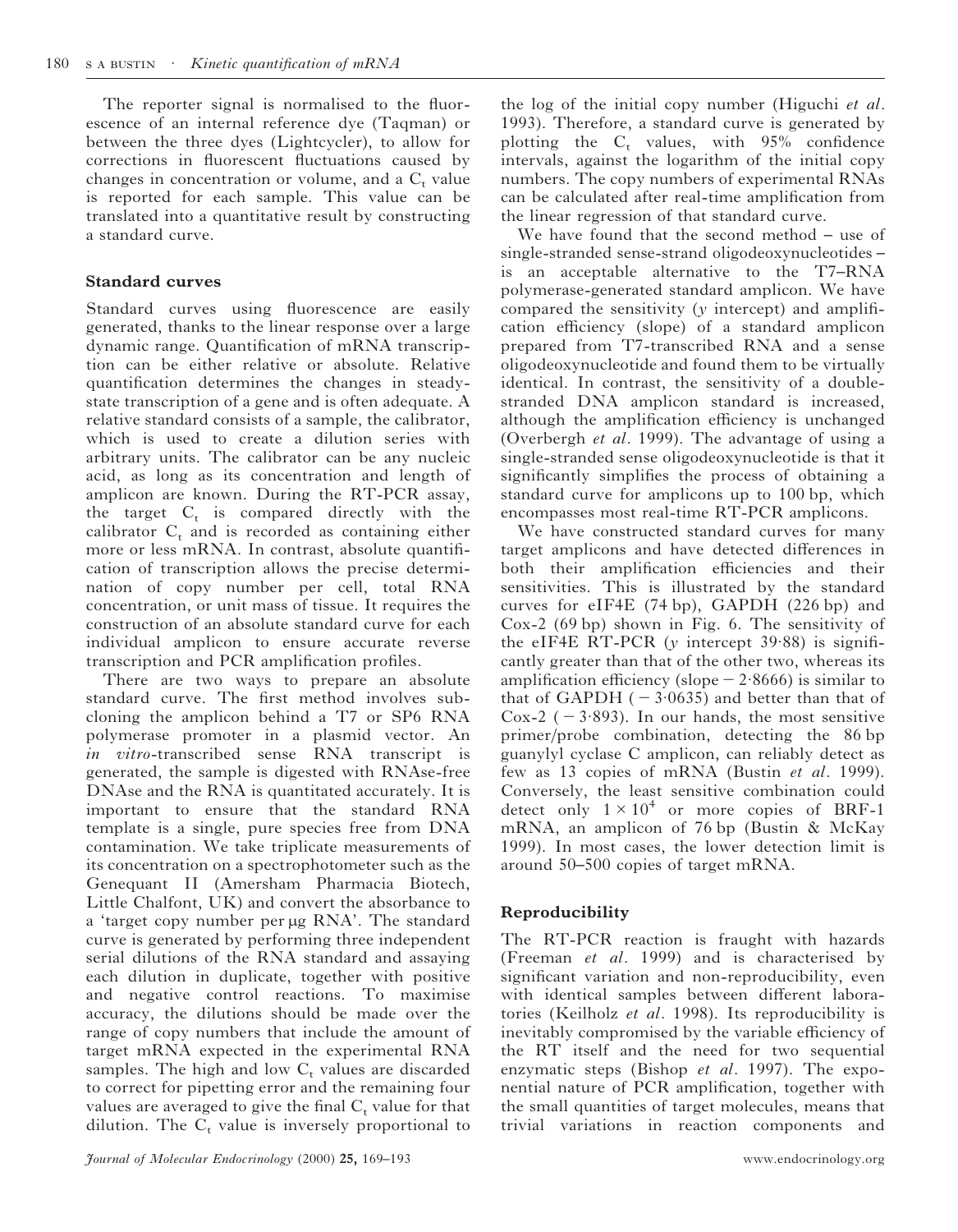

FIGURE 6. Standard curves for GAPDH  $(\bullet)$ , eIF4E ( $\blacksquare$ ) and Cox-2 ( $\blacktriangle$ ) amplicons in 'one-enzyme/one-tube' reactions. The plot of the log of initial target copy number versus  $C_t$  is a straight line. Amplicons lengths are 226 bp, 74 bp and 69 bp respectively. A 5-min reverse transcription step at 60 °C was followed by 40 cycles of a 20-s denaturation step at 92 °C and a 30-s annealing/polymerisation step at 62 °C. Tth polymerase can add approximately 40–50 bases per second at 62 °C. The error bars indicate the 95% confidence intervals. The smaller the  $C<sub>t</sub>$  value ( $\gamma$  intercept) in the regression equation, the greater the sensitivity of the RT-PCR reaction.

thermal cycling conditions and mispriming events during the early stages of the PCR can greatly influence the final yield of the amplified product (Wu *et al.* 1991). This has created considerable uncertainty about the usefulness and reliability of the RT-PCR assay (Sokoloff *et al.* 1996), especially when used as a routine clinical diagnostic assay (Gala *et al.* 1998, de la Taille *et al.* 1999). It is a particular problem when cancer patients are screened for the presence of micrometastatic disease (Dingemans *et al.* 1997, Zippelius *et al.* 1997, Henke & Loening 1998) and severely limits its usefulness for prognosis and patient surveillance (Lambrechts *et al.* 1998). Clearly, there is an urgent requirement for stringent quality control (Keilholz 1998), standardisation of the sample acquisition (Jung *et al.* 1997) and processing processes (Schittek *et al.* 1999), the RT-PCR procedure (Raj *et al.* 1998) and the detection of the RT-PCR products (Hughes & Goldman 1990).

Optimisation and consistency are as critical for obtaining reproducible results using real-time RT-PCR as they are for conventional methods. However, there can be no doubt that real-time RT-PCR assays are significantly less variable than any conventional RT-PCR procedure. Where measured, the coefficient of variation for  $C_t$  data has been shown to be very low, at less than 2% for the Taqman (Heid *et al.* 1996, Gerard *et al.* 1998) and as little as 0·4% for the Lightcycler (Wittwer *et al.* 199b*a*), which is significantly better than the 14% reported for conventional RT-PCR (Zhang *et al.* 1997). In our experience using Taqman, the variability between duplicates and triplicates within the same run, and between different runs, is usually between 0 and 5%.

Reproducibility is influenced by parameters such as distribution statistics (Poisson's law) (de Vries  $et$  al. 1999), and  $C<sub>t</sub>$  data are less reproducible when working with very low copy numbers, because of the stochastic effects in the quantification of small numbers of target molecules (Peccoud & Jacob 1996). Particle distribution statistics predict that it will require a much greater number of replicates to differentiate five from 10 copies of RNA than for the differentiation of 5000 from 10 000 copies. Of course, this emphasises the importance of repetitive testing in clinical samples. We have seen some evidence that  $C_t$  values obtained from short amplicons show greater reproducibility than those obtained from long ones. It is also likely that amplification efficiency influences reproducibility. Regardless, one of the strengths of these assays is the ease with which it is possible to determine multiple  $C_t$  values for every sample, which encourages replicate determinations of the same sample and permits the application of statistical analyses to the quantification procedure.

#### **Normalisation**

RT-PCR-specific errors in the quantification of mRNA transcripts are easily compounded by any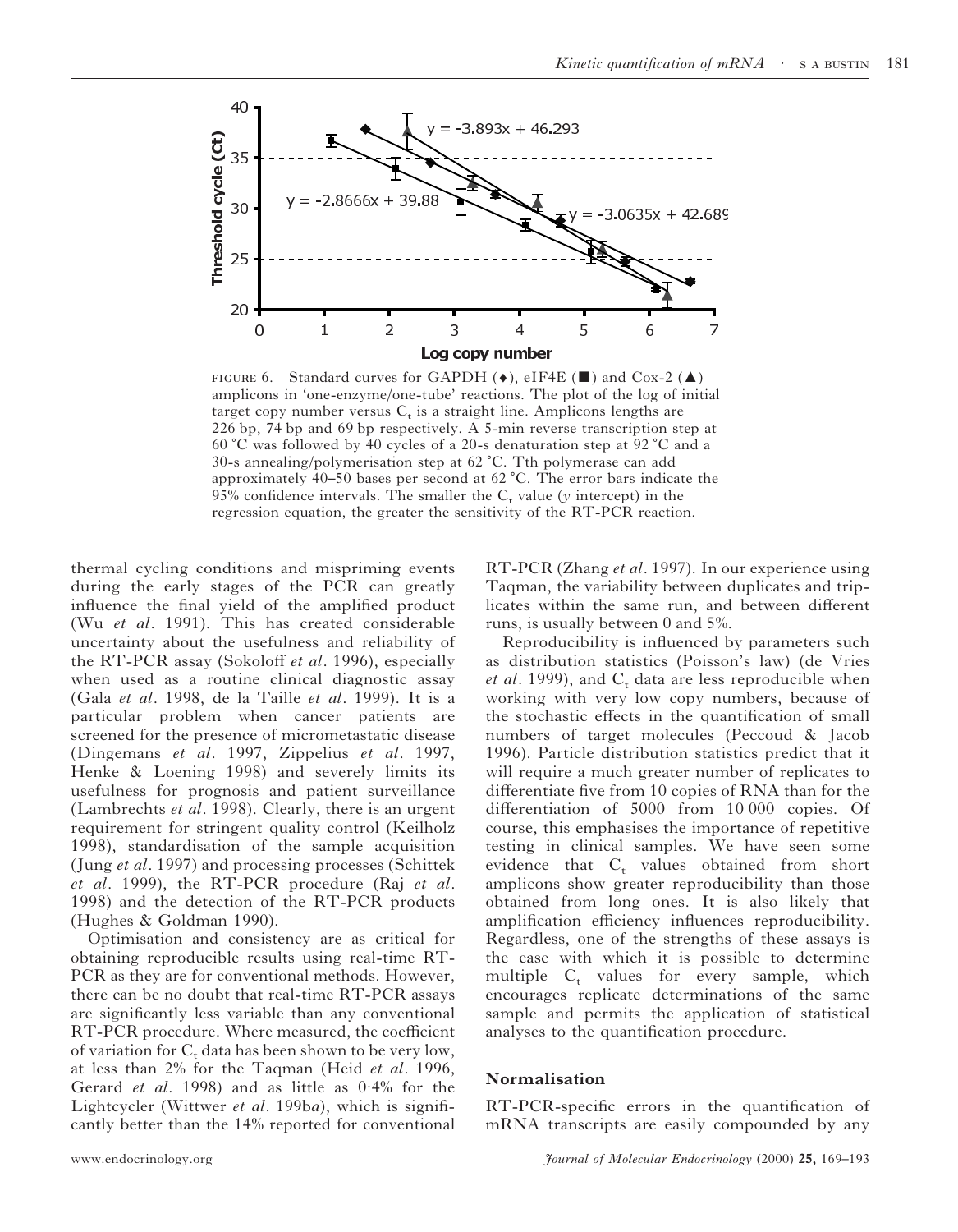variation in the amount of starting material between samples. This is especially relevant when the samples have been obtained from different individuals, and will result in the misinterpretation of the expression profiles of the target genes. Consequently, the question of what constitutes an appropriate standard arises (Thellin *et al.* 1999), and constitutes an important aspect of experimental design.

The accepted method for minimising these errors and correcting for sample-to-sample variation is to amplify, simultaneously with the target, a cellular RNA that serves as an internal reference against which other RNA values can be normalised (Karge *et al.* 1998). The ideal internal standard should be expressed at a constant level among different tissues of an organism, at all stages of development, and should be unaffected by the experimental treatment. In addition, an endogenous control should also be expressed at roughly the same level as the RNA under study. In the absence of any one single RNA with a constant level of expression in all these situations (Haberhausen *et al.* 1998, Thellin *et al.* 1999), three RNAs are most commonly used to normalise patterns of gene expression. The mRNAs specifying the housekeeping genes glyceraldehyde- $3$ -phosphate-dehydrogenase (GAPDH) and  $\beta$ -actin and are ribosomal RNAs (rRNA), although other mRNAs have been used occasionally – for example histone H3 (Kelley *et al.* 1993) and cyclophilin (Haendler *et al.* 1987).

# **-Actin**

 $\beta$ -Actin mRNA is expressed at moderately abundant levels in most cell types and encodes a ubiquitous cytoskeleton protein. It was one of the first RNAs to be used as an internal standard, and it is still advocated as a quantitative reference for RT-PCR assays (Kreuzer *et al.* 1999). This is despite widespread evidence that its levels of transcription can vary widely in response to experimental manipulation in human breast epithelial cells (Spanakis 1993), and blastomeres (Krussel *et al.* 1998), as well as in various porcine tissues (Foss *et al.* 1998) and canine myocardium (Carlyle *et al.* 1996). In addition, the presence of pseudogenes interferes with the interpretation of results (Dirnhofer *et al.* 1995, Raff *et al.* 1997, Mutimer *et al.* 1998) and primers commonly used for detecting  $\beta$ -actin mRNA amplify DNA also (Dakhama *et al.* 1996).

# **GAPDH**

The RNA encoding GAPDH is a ubiquitously expressed, moderately abundant message. It is

frequently used as an endogenous control for quantitative RT-PCR analysis because, in some experimental systems, its expression is constant at different times and after experimental manipulation (Edwards & Denhardt 1985, Winer *et al.* 1999). However, there is overwhelming evidence suggesting that its use as an internal standard is inappropriate (Oliveira *et al.* 1999, Thellin *et al.* 1999). GAPDH concentrations vary significantly between different individuals (Bustin *et al.* 1999), during pregnancy (Cale *et al.* 1997), with developmental stage (Puissant *et al.* 1994, Calvo *et al.* 1997), during the cell cycle (Mansur *et al.* 1993) and after the addition of the tumour promoter 12-*O*tetradecanoyl-phorbol-13-acetate (Spanakis 1993), dexamethasone (Oikarinen *et al.* 1991) and carbon tetrachloride (Goldsworthy *et al.* 1993). Insulin stimulates GAPDH transcription (Rolland *et al.* 1995, Barroso *et al.* 1999) through multiple insulinresponsive elements in its promoter (Alexander *et al.* 1988, Nasrin *et al.* 1990), at least one of which is recognised by C/EBP (Alexander-Bridges *et al.* 1992). Similarly, the calcium ionophore A23187 induces GAPDH transcription through specific motifs in its promoter (Chao *et al.* 1990). Growth hormone (Freyschuss *et al.* 1994), vitamin D (Desprez *et al.* 1992), oxidative stress (Ito *et al.* 1996), hypoxia (Graven *et al.* 1994, Zhong & Simons 1999), manganese (Hazell *et al.* 1999) and the tumour suppressor TP53 (Chen *et al.* 1999), have all been shown to activate its transcription, which is also inducible in endothelial cells (Rimarachin *et al.* 1992) and during apoptosis (Ishitani *et al.* 1997). Furthermore, it has been shown to be upregulated in cancer – for example in rat hepatomas (Chang *et al.* 1998), malignant murine cell lines (Bhatia *et al.* 1994) and human prostate carcinoma (Ripple & Wilding 1995). Conversely, food deprivation (Yamada *et al.* 1997) and retinoic acid (Barroso *et al.* 1999) downregulate GAPDH transcription in the gut and in adipocytes, respectively. Finally, numerous transcription regulatory domains have been identified in the yeast GAPDH promoter, again suggesting that this gene is subject to complex transcriptional regulation (Yagi *et al.* 1994).

We have previously used real-time RT-PCR to demonstrate that there is wide variation in the levels of transcription of GAPDH mRNA in nucleated blood cells, between individuals and between samples taken from the same individual at different time points (Bustin *et al.* 1999). An analysis of colon epithelial samples taken from an additional 51 patients corroborates these earlier findings (Fig. 7). Copy numbers ranged from  $7.9 \times 10^4$  to  $9.6 \times 10^9$ , with a median of  $3.4 \times 10^8$  copies of GAPDH mRNA/µg total RNA. This confirms that the use of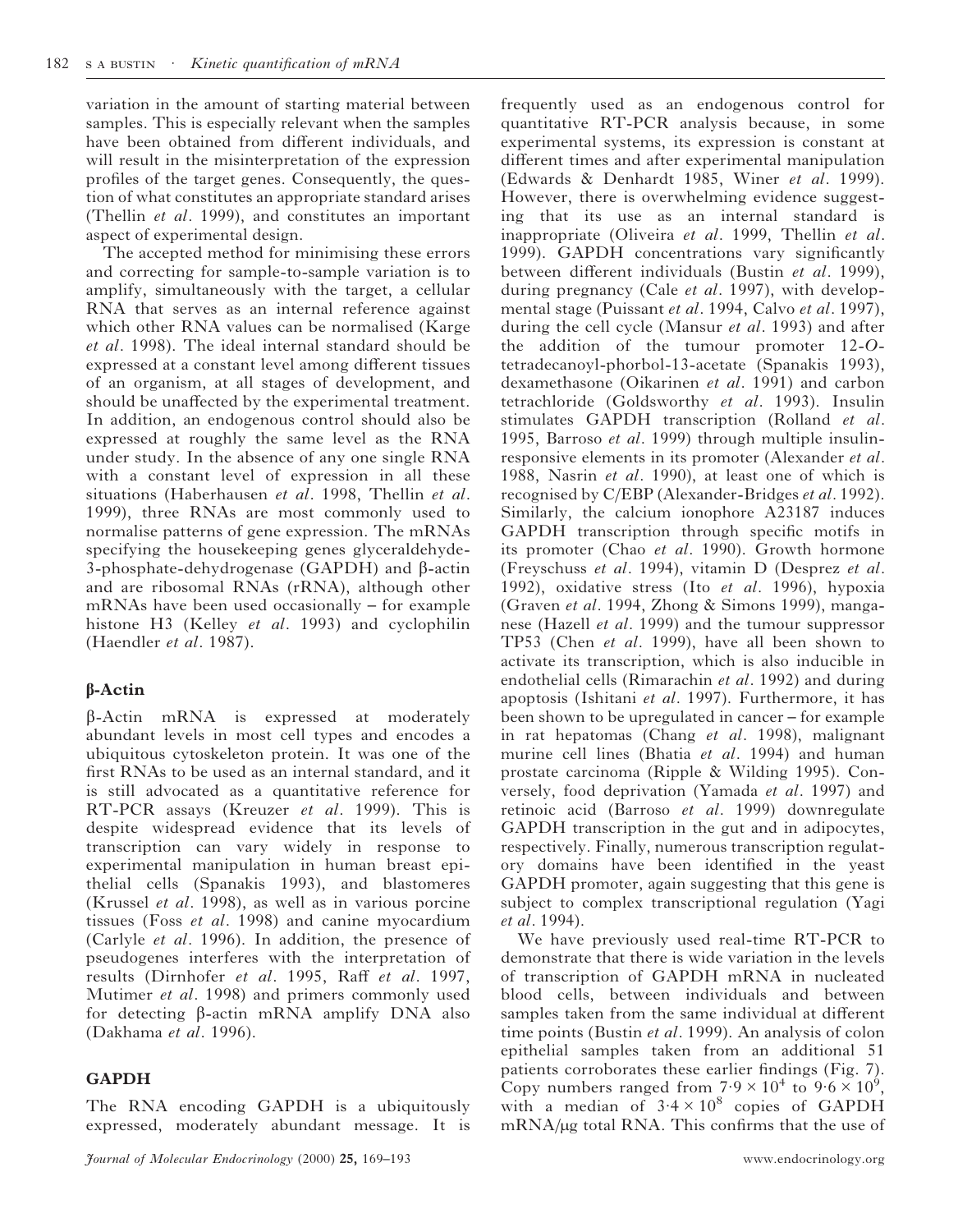

 7. GAPDH mRNA levels in normal colon epithelium from 51 individuals. Fifty nanograms total RNA from normal colon epithelium was analysed by quantitative RT-PCR analysis using the primers, probe and one-enzyme/one-tube reaction conditions described above. mRNA copy numbers were calculated from the GAPDH standard curve generated in Fig. 6.

GAPDH to normalise RNA levels in experiments that involve using mRNA from different individuals is inaccurate and should be discouraged. In light of all this evidence, it is a mystery why GAPDH continues to find favour as an internal standard.

#### **rRNA**

rRNAs, which constitute 85–90% of total cellular RNA, are useful internal controls, as the various rRNA transcripts are generated by a distinct polymerase (Paule & White 2000) and their levels are less likely to vary under conditions that affect the expression of mRNAs (Barbu & Dautry 1989). Indeed, they have been shown to be more reliable than either of the housekeeping genes in rat livers (de Leeuw *et al.* 1989), human skin fibroblasts (Mansur *et al.* 1993) and human (Zhong & Simons 1999) and mouse (Bhatia *et al.* 1994) malignant cell lines. However, rRNA transcription can be affected by biological factors and drugs (Spanakis 1993) and the variation in levels of transcription between samples taken from different individuals has not been quantified. In addition, there are two other drawbacks to its use: rRNA cannot be used for normalisation when quantitating targets that have been enriched for mRNA because it is lost during mRNA purification, and rRNA is expressed at much greater levels than target mRNAs.

#### **Alternatives**

Clearly, this raises questions about how to compare copy numbers between samples obtained from RNA extracted from tissue culture cells or from blood – for example when haematological malignanciesare under investigation – target gene copy numbers can be readily expressed as copy numbers/ cell. This is not possible when the RNA has been extracted from solid tissue or cancers. Therefore, it is necessary to find another means of normalising their copy numbers. Until we identify a more appropriate measure, in our laboratory we relate all copy numbers to total RNA concentration, which we measure accurately using a Genequant II spectrophotometer (Amersham Pharmacia Biotech). Copy numbers of target genes are then recorded as copy number per µg total RNA. There are obvious limitations to this approach. Total RNA levels may be increased in highly proliferating cells and this will affect the accuracy of any comparison of absolute copy numbers between normal and tumour cells. As rRNA makes up the bulk of total RNA, the reservations expressed earlier also apply. In addition, the accuracy of the quantification will be critically dependent on the accuracy of RNA measurement. The major disadvantages of the  $A_{260}$  method are the large relative contribution that proteins and free nucleotides make to the signal, the inability to distinguish between DNA and RNA, the interference caused by contaminants commonly found in nucleic acid preparations, and the relative insensitivity of the assay. However, the use of fluorescent nucleic acid stains – for example RiboGreen RNA quantitation (Molecular Probes, Eugene, OR, USA) – alleviates many of these problems and can detect as little as 5 ng/ml RNA (Jones *et al.* 1998).

different individuals or from different tissues. For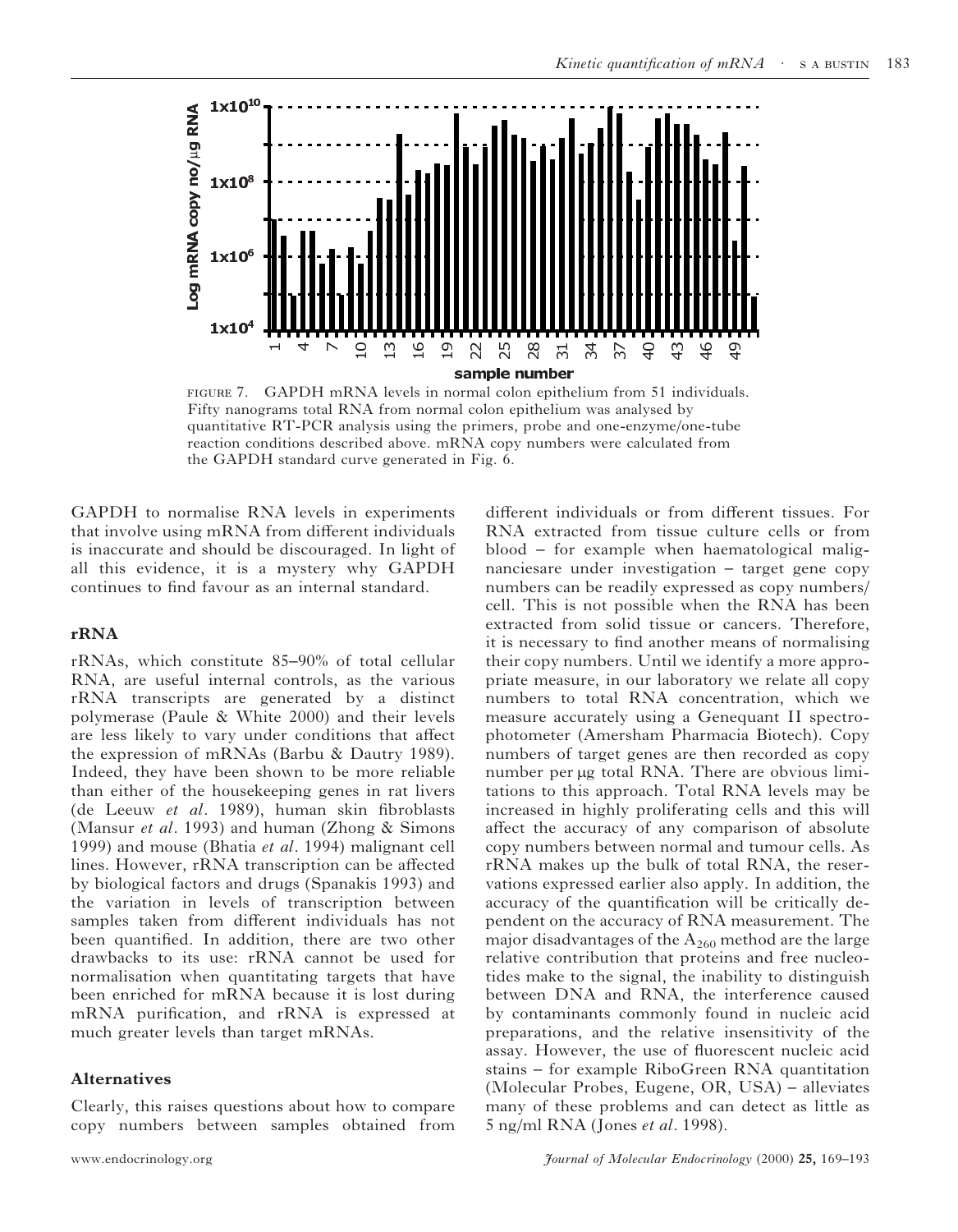In our hands, there is good agreement between levels of transcription of various mRNAs calculated on the basis of total RNA concentration and published data using other techniques, such as immunocytochemical detection of their translation products. Nevertheless, it must be clearly stated that none of the methods used for standardisation between samples is completely satisfactory, and individual experimental conditions will dictate what the most appropriate normaliser should be. Clearly, the ability to achieve absolute quantification of target nucleic acids makes the search for a relevant and universal means of comparing and normalising between samples very urgent.

#### **APPLICATIONS**

#### **Quantification**

Straightforward quantification is easily accomplished by any of the methods described above, and there is probably little to choose between them in terms of their sensitivity, although hybridisationbased assays are more specific than those dependent on DNA-binding dyes and there is some evidence that molecular beacons are a little more specific than linear probes (Tyagi *et al.* 1998). The Taqman assay has been used to quantitate transcription from individual cells (Fink *et al.* 1998) and paraffinembedded tissue (Sheils & Sweeney 1999), to investigate tissue-distribution proteins associated with signal transduction (Bustin & McKay 1999), for cytokine mRNA profiling from fresh (Overbergh *et al.* 1999) and stored frozen cells (Kruse *et al.* 1997) and for quantitating the RNA component of human telomerase (Yajima *et al.* 1998). Its potential applications in medical diagnostics are wide-ranging and it has been used to screen serum for the diagnosis of genetic diseases (Kaplan *et al.* 1992), the presence of viral (Morris *et al.* 1996, Berger *et al.* 1998, Mercier *et al.* 1999) and bacterial (Norton & Batt 1999) pathogens, detection of colorectal (Bustin *et al.* 1999) and melanoma (de Vries *et al.* 1999) cells in patients' blood, and quantification of c-myc (Bieche *et al.* 1999*a*) or ERBB2 (Bieche *et al.* 1999*b*) transcription in breast cancer.

Molecular beacons have been used to detect RNAs from a single cell (Steuerwald *et al.* 1999) and from within living cells (Matsuo 1998, Sokol *et al.* 1998) and for other standard research (Lewin *et al.* 1999) and diagnostic (Arnold *et al.* 1999) RT-PCR applications.

The range of applications for the Lightcycler are similarly wide, and include detection of minimal residual disease (Eckert *et al.* 2000), cancer cells in

the peritoneal cavity of patients with gastrointestinal and gynaecological malignancies (Nakanishi *et al.* 1999) and pathogens (Mathews *et al.* 1999), and monitoring delivery, expression and maintenance of transgenes (Thorpe & Porteous 1999).

# **Mutation/allele detection**

The flexibility of the Lightcycler design currently gives it an advantage over the Taqman system for the detection of mutations or allelic variants and it has been used extensively in molecular diagnostics (Aslanidis *et al.* 1999, Nakao *et al.* 2000). Two alternative procedures depending on melting-curve analysis have been developed. The first uses a sense primer internally labelled with an acceptor dye together with a donor-labelled probe that is completely complementary to the wild-type sense strand (Lay & Wittwer 1997, Bernard *et al.* 1998*a*). After asymmetric amplification, the probe is annealed to the extension product of the labelled primer. This brings the fluorophores into contact close enough for resonance energy transfer to occur. As the temperature increases, the probe melts from its target, decreasing the resonance energy transfer. If there is no mismatch, melting occurs at a characteristic temperature that is greater than if a single base mutation is present (Bernard *et al.* 1998*b*, Cane *et al.* 1999, Aoshima *et al.* 2000).

The second procedure is similar, but uses two hybridisation probes (Bernard *et al.* 1999, Bollhalder *et al.* 1999). One, the sensor, covers the site of the mutation, and the other one, the anchor, is designed to be longer, with a greater  $T_{\mathrm{m}}$  and generates the fluorescent signal. The probe hybridisation status is monitored continuously as the temperature is slowly increased and characteristic, sequence-specific probe melting curves are generated. A single base mismatch under the probe decreases the  $T_{\text{m}}$  by as little as  $3 \degree \text{C}$  for G–T and as much as  $10\text{ °C}$  for A–C mismatches. The recent introduction of peptide nucleic acids (PNA) (Corey 1997) offers additional scope for this technology. These DNA mimics can bind DNA independently of salt concentration and demonstrate significantly greater specificity in binding to complementary DNA, with the effect that a PNA–DNA mismatch is more destabilising than a DNA–DNA mismatch.

The Taqman system has also be used for allelic discrimination by using probes labelled with different fluorescence reporter dyes (Lee *et al.* 1993, Livak 1999). The assay is performed under competitive conditions with both probes present in the same tube. Under the correct conditions, there is preferential binding of the exact-match probe, which blocks hybridisation of the mismatched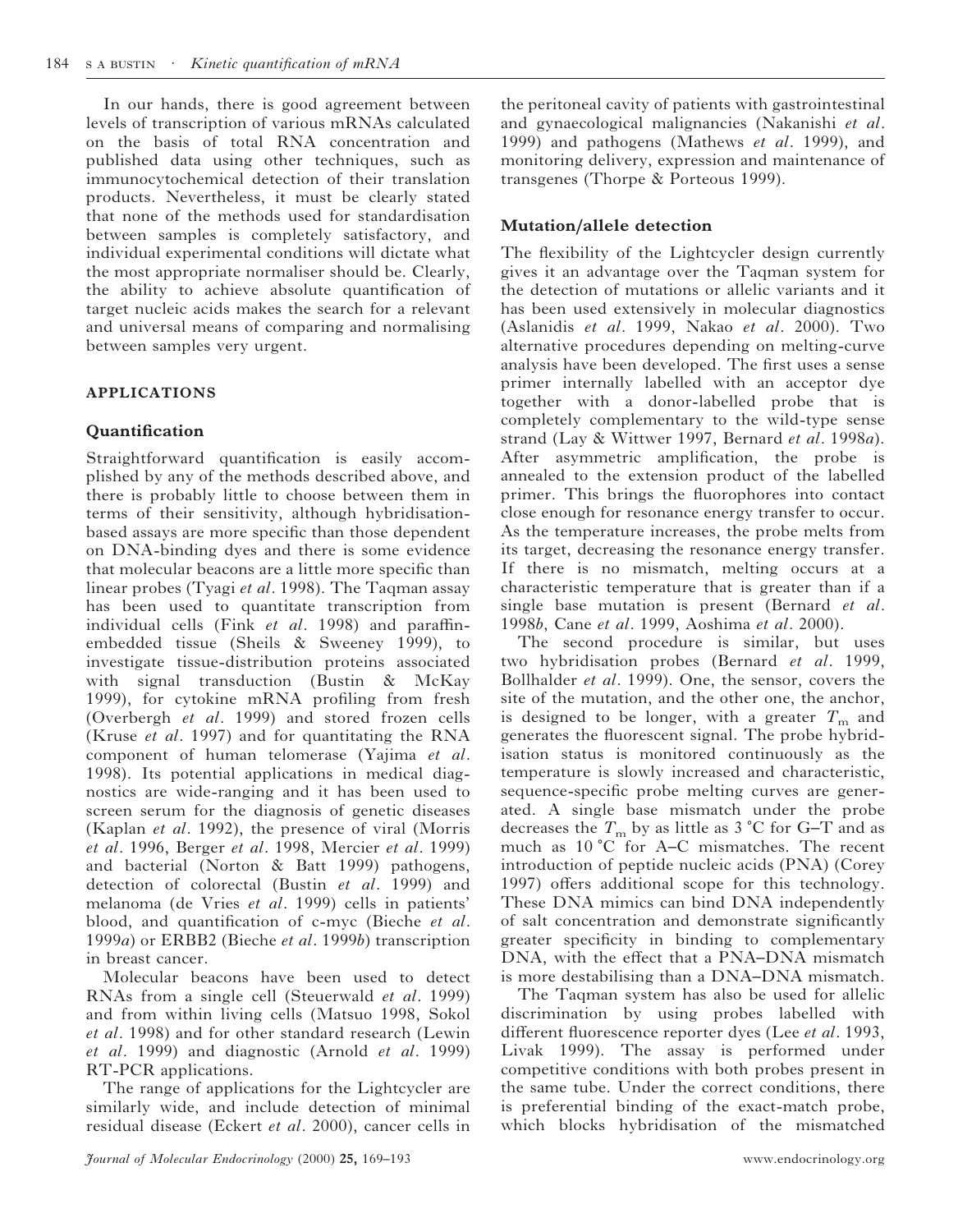probe. In addition, the mismatch itself has a disruptive effect on hybridisation and speeds up the complete dissociation from the template. Both effects result in inefficient cleavage of the mismatch probe. Consequently, an increase in either fluorescent signal indicates homozygosity, whereas an increase in both signals indicates heterozygosity. A recent improvement involves the use of probes containing 5-propyne-2-deoxyuridine in place of thymidine, which increases the  $T<sub>m</sub>$  relative to standard Taqman probes and is useful when amplifying sequences with high A/T content. Nevertheless, the need to carry out the PCR reaction between  $60^{\circ}$ C and  $62^{\circ}$ C makes it more difficult to achieve perfect discrimination between mismatch and exact-match probes. This is of particular relevance when attempting mutant allelespecific-type amplifications from samples in which only a minority of the templates will contain the targeted mutation – for example detecting mutant K-ras in the blood of patients with colorectal cancer.

# **Multiplex RT-PCR**

Detailed diagnostic and scientific analyses are often restricted by the limited availability of biological material. Multiplex RT-PCR is a time- and reagent-saving amplification technique in which multiple primer sets are used to amplify multiple specific targets simultaneously (Edwards & Gibbs 1994) from the same sample. In principle, all real-time detection systems are capable of simultaneous detection of multiple fluorescent dyes. However, successful multiplexing is never trivial, and requires careful consideration about the suitability of both chemistry and instrumentation. One limitation arises from the limited availability of multiple fluorescent reporters with good spectral resolution. Both the hydrolysis and hybridisation probe methodologies require the interaction of two different fluorescent dyes per target, and each probe or probe set requires a different pair of fluorophores. Consequently, fewer probes can be distinguished from each other in a multiplex assay. Molecular beacons, in contrast, use a universal, non-fluorescent quencher and require only a single fluorophore per probe. Therefore, use of molecular beacons has the potential to be used to identify more targets per reaction. A second limitation is that the use of fluorophores is dependent on the excitation and detection characteristics of the individual spectrofluorimetric thermal cyclers. The ABI 7700 uses a laser with a fixed excitation wavelength, which limits the fluorophores to those that can be efficiently excited by its blue laser, preventing the use of fluorophores that fluoresce in the far-red wavelengths. In addition, it can detect fluorescence only between 500 nm and 660 nm. The threechannel fluorimeter design of the Lightcycler restricts it to detecting a maximum of three fluorescent dyes simultaneously, whereas the Biorad instrument has the potential to excite and detect emission from the widest range of fluorophores; however, the latter has been launched only recently.

There are relatively few reports of multiplexing using any of these systems. The Taqman system has been used successfully to quantitate up to three (Sharma *et al.* 1999, Shin *et al.* 1999) targets, with no apparent reduction in sensitivity compared with the individual reactions (Moody *et al.* 2000). We have tried to use the Taqman procedures for K-ras codon 12 mutant-specific multiplexing, but have had inconsistent results. The non-fluorescent quencher used by molecular beacons allows the quantification of four pathogenic retroviruses simultaneously in blood (Vet *et al.* 1999) and the Lightcycler has been used to detect two independent targets simultaneously (Bernard *et al.* 1999, Lee *et al.* 1999*a*, von Ahsen *et al.* 2000).

The potential for combining several dyes with instrumentation that allows synchronous scanning of excitation and emission wavelengths has been demonstrated with the detection of six PCR products in one reaction (Lee *et al.* 1999*b*). In addition, the recent introduction of the Biorad instrument with a variable-wavelength light source and a high-resolution detector should allow the use of a wider range of fluorophores and the accommodation of more probes in the same assay.

The final difficulty is associated with limitations caused by mutual interference of multiple sets of PCR primers, which can reduce the dynamic range of the sensitivity and make quantification unreliable. Furthermore, the efficiency of multiplex detection is significantly affected by the extension time and the concentrations of dNTPs, primers and  $MgCl<sub>2</sub>$ (Seoh *et al.* 1998, James 1999). Vastly different levels of target mRNAs will cause quantification problems even for real-time detection, as the exponential phase of amplification of the less abundant mRNA will not overlap with that of the highly abundant target. Therefore, in practice, if accurate quantification is the main aim, it is probably best to limit multiplexing to the detection of two or three transcripts.

# **Detection of mRNA splice variants**

Alternative splicing of RNAs is an important component of cell-specific gene regulation that contributes to the fine-tuning of gene expression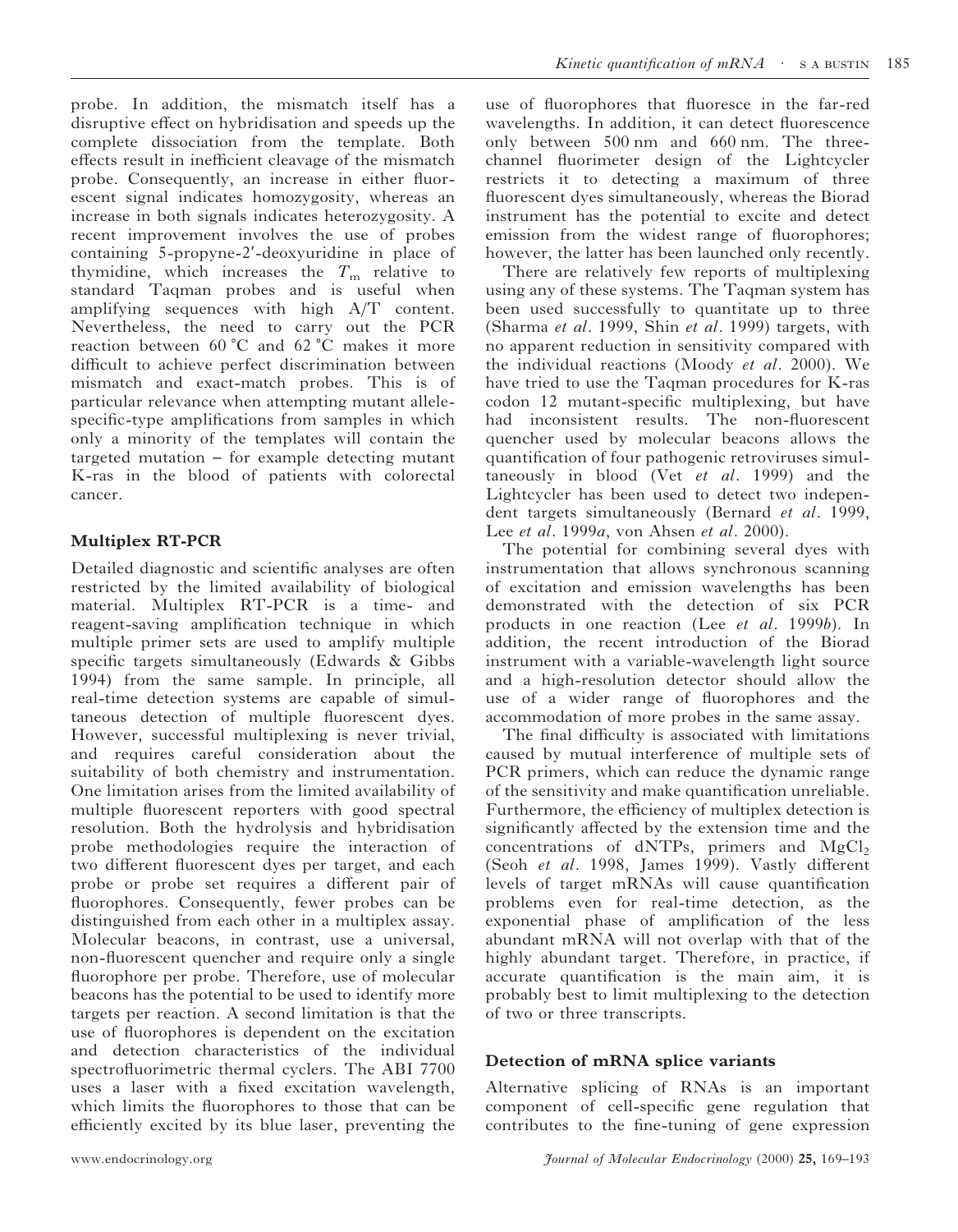and the functional diversification of proteins (Lopez 1998). It permits an additional tissue-specific level of regulation, as the mRNA can be transcribed from the same promoter, but in each tissue the RNA transcript can be spliced in a particular way to produce a different mRNA and hence protein. Alternative RNA splicing is widespread, with the Alternative Splicing Database (ASD) currently listing 1922 protein and 2486 DNA sequences (Dralyuk *et al.* 2000). The combined amplification/ hybridisation approach of real-time RT-PCR assays is ideally suited for the detection and quantification of known splice variants. For example, hormonal regulation of gene expression can occur through the direct regulation of mRNA splicing (Chew 1997). The role of these alternatively spliced products in normal physiology has been difficult to determine, partly because detection of alternative transcripts using conventional procedures is time-consuming (Winkler *et al.* 1999) and their quantification, although reasonably accurate, requires extensive additional processing (Robinson *et al.* 1997), as discussed previously. The specificity of the realtime RT-PCR assay allows the detection of multiple mRNA splice variants, as they can be distinguished reliably by a combination of exon-specific primers and an appropriate probe (Kafert *et al.* 1999) (Fig. 8). Probes designed to hybridise to specific exon splice junctions will detect and allow quantification of individual splice variants (Fig. 8A,C,D). Alternatively, probes designed to hybridise wholly within an exon will result in the more general identification of all mRNAs defined by the exon-specific upstream and downstream primer sequences (Fig. 8B). Therefore, judicious arrangement of primer/probe combinations allows maximum information about the presence, and the levels of, any number of mRNA splice variants to be gathered with a minimum of complexity and trouble. Importantly, because the results obtained are ratios of one splice variant to another, the problems of normalisation become irrelevant.

#### **Cost considerations**

In technical terms, there is very little difference between the hybridisation-dependent real-time RT-PCR systems and they easily outperform conventional RT-PCR assays. Their main problem is the requirement for dedicated, sophisticated spectrofluorimetric thermal cyclers, which are expensive to purchase and maintain. The ABI 7700 Prism is significantly more expensive to purchase than either the Lightcycler or Biorad's instrument, and all three are more likely to be part of a core facility than on the bench in every laboratory.



Thyroid C cells

Neuronal cells

 8. Detection of splice variants of the calcitonin/ calcitonin gene-related peptide gene. This gene undergoes alternative mRNA processing in thyroid C cells and in neuronal cells to generate two mRNA molecules specifying two distinct peptide hormones. (A,C) The two splice variants can be distinguished easily through the use of splice-junction-specific probes. This permits simple comparison between the relative levels of transcription of the two splice variants. (B,D) The levels of either mRNAs, or any other possible variants, can be quantified by designing a primer/probe set that amplifies the common 5' end of the mRNA. Again, the probe can be designed to hybridise either to a splice junction or to one exon only.

However, as the opportunities for using quantitative RT-PCR in a wide variety of settings continue to expand, it is likely that more cost-effective solutions will be developed that will make this assay more easily accessible.

DNA dye-binding assays are the cheapest option for performing kinetic RT-PCR assays, as they do not require an amplicon-specific probe. Hybridisation analyses require a separate primer set, together with fluorescent-labelled probe for each amplicon under investigation, which can make gene expression profiling experiments costly. In addition, assays carried out on the ABI 7700 have an absolute requirement for a reference dye in the reaction mixture. That reaction buffer can be obtained only as part of a complete kit, resulting in additional expense. In combination, all this adds significantly to the costs of performing quantitative real-time RT-PCR assays. However, kinetic RT-PCR primers and probes are designed according to very strict criteria, with narrowly defined divalent cation and  $T<sub>m</sub>$  ranges. Together with the reliability and ease of these assays, this reduces the need to waste reagents for assay optimisation. Furthermore, their

*Journal of Molecular Endocrinology* (2000) **25,** 169–193 www.endocrinology.org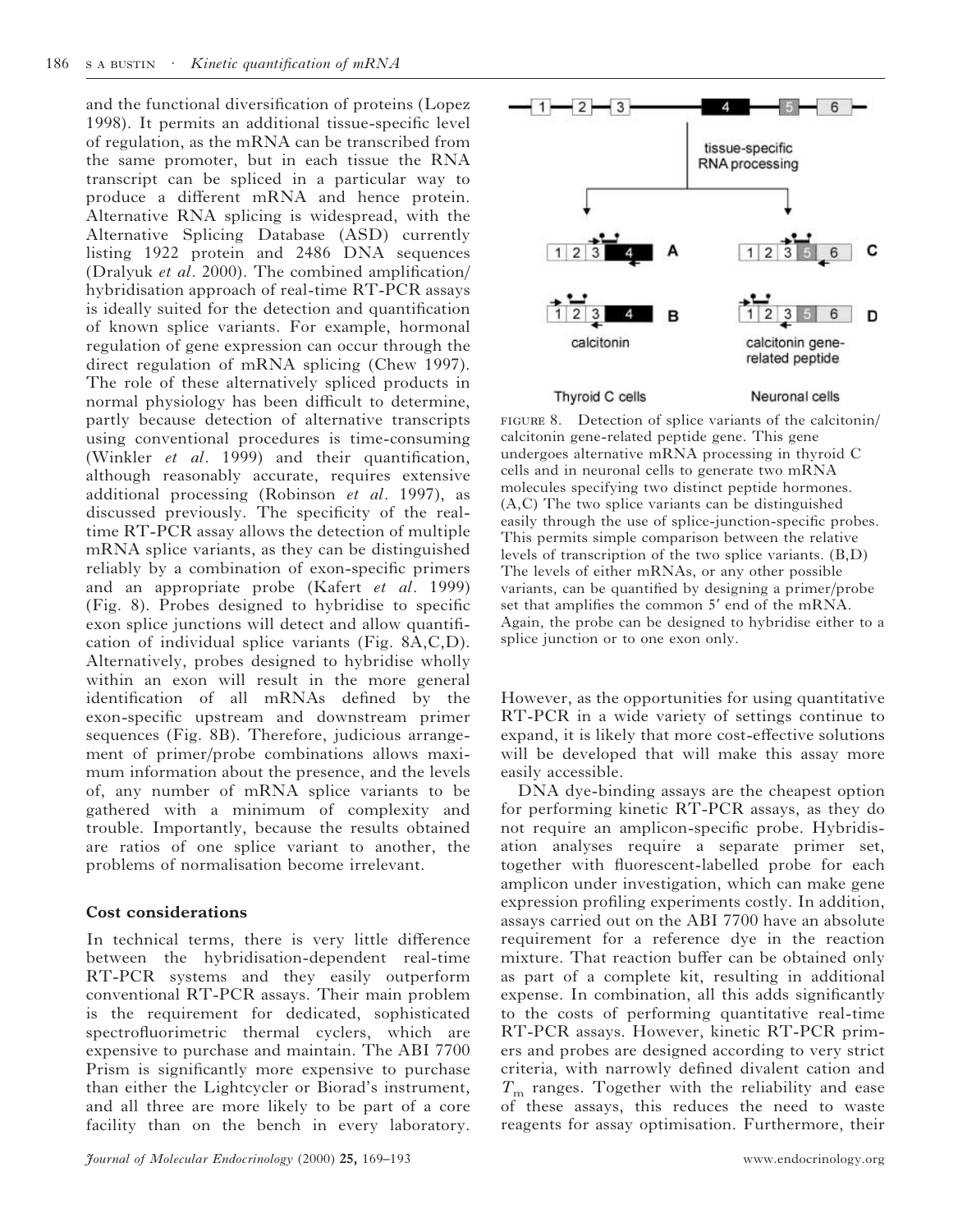specificity obviates the need to sequence or use Southern blotting to confirm the identity of the amplicons, and produces significant saving on researchers' time. We have designed and used Taqman primer/probe sets for more than 100 mRNA targets, and have achieved acceptable amplification every time, without any need for optimisation. The ability to obtain immediate results also compensates for the increased consumables cost incurred, as does the ease with which numerous templates can be quantitated in a very short period.

#### **CONCLUSIONS**

Kinetic, or real-time, fluorescence RT-PCR significantly simplifies and accelerates the process of producing reproducible quantification of mRNAs. With the use of appropriate standard curves, absolute copy numbers of mRNA can easily be calculated. Several chemistries are available and their combination of amplification with simultaneous hybridisation means that the high sensitivity of the assay is not compromised by concerns about its specificity. In addition, kinetic RT-PCR assays are readily standardised, making the comparison of results from different laboratories easier and more reliable. Therefore, real-time RT-PCR must be the method of choice for any experiments requiring sensitive, specific and reproducible quantification of mRNA.

#### **ACKNOWLEDGEMENTS**

I would like to thank Julia White and Paul Jenkins for reading this manuscript. The work described in this review was funded by grants from the Royal Society and the London Immunotherapy Cancer Trust.

#### **REFERENCES**

- Adams MW & Kelly RM 1994 Thermostability and thermoactivity of enzymes from hyperthermophilic Archaea. *Bioorganic and Medicinal Chemistry* **2** 659–667.
- von Ahsen N, Oellerich M & Schutz E 2000 Use of two reporter dyes without interference in a single-tube rapidcycle PCR: alpha(1)-antitrypsin genotyping by multiplex real-time fluorescence PCR with the LightCycler. *Clinical Chemistry* **46** 156–161.
- Alexander MC, Lomanto M, Nasrin N & Ramaika C 1988 Insulin stimulates glyceraldehyde-3-phosphate dehydrogenase gene expression through cis-acting DNA sequences. *PNAS* **85** 5092–5096.
- Alexander-Bridges M, Dugast I, Ercolani L, Kong XF, Giere L & Nasrin N 1992 Multiple insulin-responsive elements regulate transcription of the GAPDH gene. *Advances in Enzyme Regulation* **32** 149–159.
- Aoshima T, Sekido Y, Miyazaki T, Kajita M, Mimura S, Watanabe K, Shimokata K & Niwa T 2000 Rapid detection of deletion mutations in inherited metabolic diseases by melting curve analysis with LightCycler. *Clinical Chemistry* **46** 119–122.
- Arnold SF, Tims E & Mcgrath BE 1999 Identification of bone morphogenetic proteins and their receptors in human breast cancer cell lines: importance of bmp2. *Cytokine* **11** 1031–1037.
- Aslanidis C, Nauck M & Schmitz G 1999 High-speed prothrombin G A 20210 and methylenetetrahydrofolate reductase C T 677 mutation detection using real-time fluorescence PCR and melting curves. *Biotechniques* **27** 234–238.
- Barbu V & Dautry F 1989 Northern blot normalization with a 28S rRNA oligonucleotide probe. *Nucleic Acids Research* **17** 7115.
- Barroso I, Benito B, Garci-Jimenez C, Hernandez A, Obregon MJ & Santisteban P 1999 Norepinephrine, tri-iodothyronine and insulin upregulate glyceraldehyde-3-phosphate dehydrogenase mRNA during Brown adipocyte differentiation. *European Journal of Endocrinology* **141** 169–179.
- Bauer P, Rolfs A, Regitz-Zagrosek V, Hildebrandt A & Fleck E 1997 Use of manganese in RT-PCR eliminates PCR artifacts resulting from DNase I digestion. *Biotechniques* **22** 1128–1132.
- Becker-Andre M 1993 Absolute levels of mRNA by polymerase chain reaction-aided transcript titration assay. *Methods in Enzymology* **218** 420–445.
- Beckman RA, Mildvan AS & Loeb LA 1985 On the fidelity of DNA replication: manganese mutagenesis *in vitro*. *Biochemistry* **24** 5810–5817.
- Berger A, Braner J, Doerr HW & Weber B 1998 Quantification of viral load: clinical relevance for human immunodeficiency virus, hepatitis B virus and hepatitis C virus infection. *Intervirology* **41** 24–34.
- Bernard PS, Ajioka RS, Kushner JP & Wittwer CT 1998*a* Homogeneous multiplex genotyping of hemochromatosis mutations with fluorescent hybridization probes. *American Journal of Pathology* **153** 1055–1061.
- Bernard PS, Lay MJ & Wittwer CT 1998*b* Integrated amplification and detection of the C677T point mutation in the methylenetetrahydrofolate reductase gene by fluorescence resonance energy transfer and probe melting curves. *Analytical Biochemistry* **255** 101–107.
- Bernard PS, Pritham GH & Wittwer CT 1999 Color multiplexing hybridization probes using the apolipoprotein E locus as a model system for genotyping. *Analytical Biochemistry* **273** 221–228.
- Bhatia P, Taylor WR, Greenberg AH & Wright JA 1994 Comparison of glyceraldehyde-3-phosphate dehydrogenase and 28S-ribosomal RNA gene expression as RNA loading controls for northern blot analysis of cell lines of varying malignant potential. *Analytical Biochemistry* **216** 223–226.
- Bieche I, Laurendeau I, Tozlu S, Olivi M, Vidaud D, Lidereau R & Vidaud M 1999*a* Quantitation of MYC gene expression in sporadic breast tumors with a real-time reverse transcription-PCR assay. *Cancer Research* **59** 2759–2765.
- Bieche I, Onody P, Laurendeau I, Olivi M, Vidaud D, Lidereau R & Vidaud M 1999*b* Real-time reverse transcription-PCR assay for future management of ERBB2-based clinical applications. *Clinical Chemistry* **45** 1148–1156.

www.endocrinology.org *Journal of Molecular Endocrinology* (2000) **25,** 169–193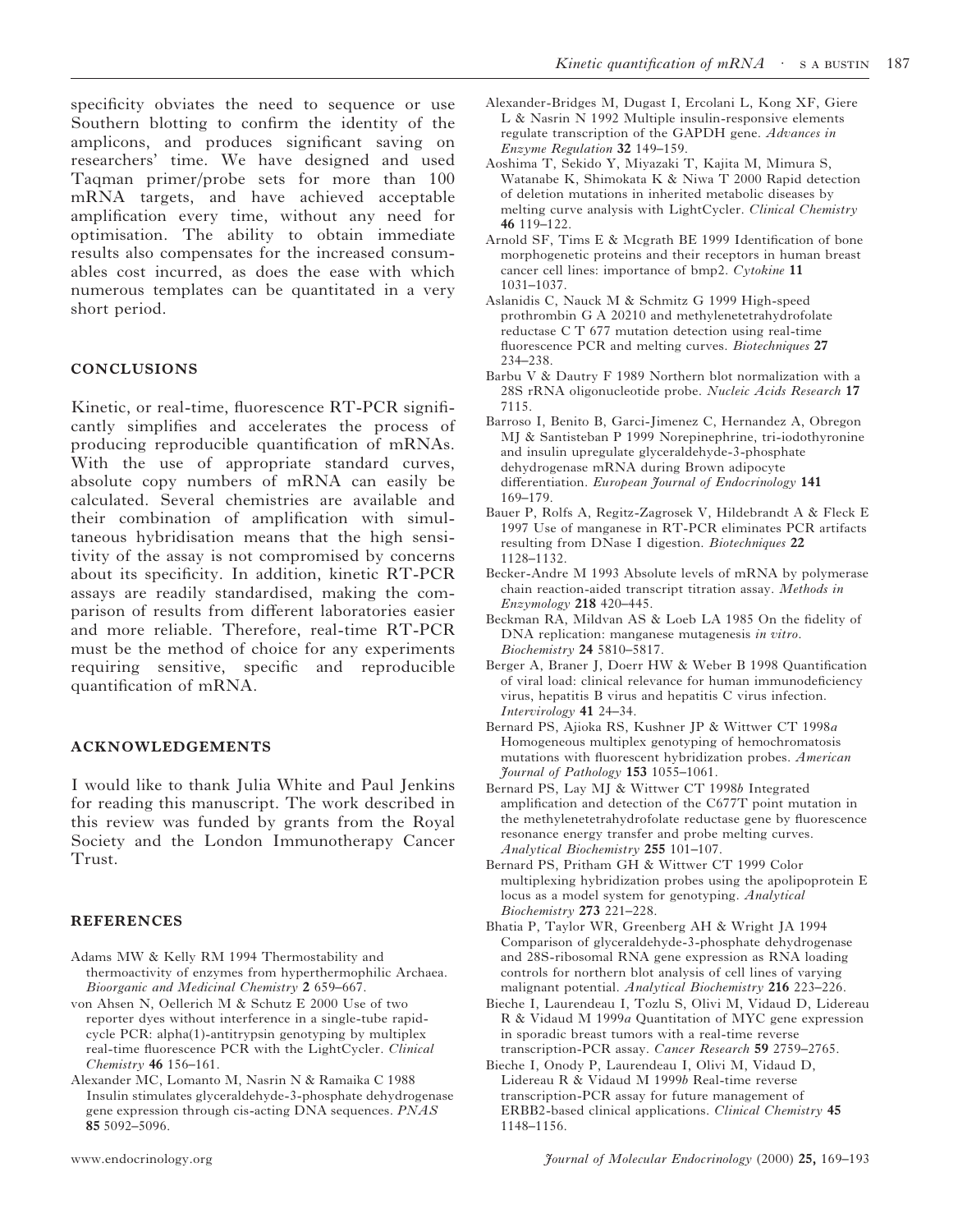- Bishop GA, Rokahr KL, Lowes M, McGuinness PH, Napoli J, DeCruz DJ, Wong WY & McCaughan GW 1997 Quantitative reverse transcriptase-PCR amplification of cytokine mRNA in liver biopsy specimens using a non-competitive method. *Immunology and Cell Biology* **75** 142–147.
- Bollhalder M, Mura C, Landt O & Maly FE 1999 LightCycler PCR assay for simultaneous detection of the H63D and S65C mutations in the HFE hemochromatosis gene based on opposite melting temperature shifts. *Clinical Chemistry* **45** 2275–2278.
- Bonnet G, Tyagi S, Libchaber A & Kramer FR 1999 Thermodynamic basis of the enhanced specificity of structured DNA probes. *PNAS* **96** 6171–6176.
- Borson ND, Salo WL & Drewes LR 1992 A lock-docking oligo(dT) primer for 5' and 3' RACE PCR. *PCR Methods and Applications* **2** 144–148.

Borson ND, Strausbauch MA, Wettstein PJ, Oda RP, Johnston SL & Landers JP 1998 Direct quantitation of RNA transcripts by competitive single-tube RT-PCR and capillary electrophoresis. *Biotechniques* **25** 130–137.

- Brooks EM, Sheflin LG & Spaulding SW 1995 Secondary structure in the 3' UTR of EGF and the choice of reverse transcriptases affect the detection of message diversity by RT-PCR. *Biotechniques* **19** 806–815.
- Bucher P 1999 Regulatory elements and expression profiles. *Current Opinion in Structural Biology* **9** 400–407.
- Buell GN, Wickens MP, Payvar F & Schimke RT 1978 Synthesis of full length cDNAs from four partially purified oviduct mRNAs. *Journal of Biological Chemistry* **253** 2471–2482.

Bustin SA & Dorudi S 1998 Molecular assessment of tumour stage and disease recurrence using PCR-based assays. *Molecular Medicine Today* **4** 389–396.

- Bustin SA & McKay IA 1999 The product of the primary response gene BRF1 inhibits the interaction between 14–3–3 proteins and cRaf-1 in the yeast trihybrid system. *DNA and Cell Biology* **18** 653–661.
- Bustin SA, Gyselman VG, Williams NS & Dorudi S 1999 Detection of cytokeratins 19/20 and guanylyl cyclase C in peripheral blood of colorectal cancer patients. *British Journal of Cancer* **79** 1813–1820.
- Cale JM, Millican DS, Itoh H, Magness RR & Bird IM 1997 Pregnancy induces an increase in the expression of glyceraldehyde-3-phosphate dehydrogenase in uterine artery endothelial cells. *Journal of the Society for Gynecologic Investigation* **4** 284–292.

Calvo EL, Boucher C, Coulombe Z & Morisset J 1997 Pancreatic GAPDH gene expression during ontogeny and acute pancreatitis induced by caerulein. *Biochemical and Biophysical Research Communications* **235** 636–640.

Cane PA, Cook P, Ratcliffe D, Mutimer D & Pillay D 1999 Use of real-time PCR and fluorimetry to detect lamivudine resistance-associated mutations in hepatitis B virus. *Antimicrobial Agents and Chemotherapy* **43** 1600–1608.

- Carlyle WC, Toher CA, Vandervelde JR, McDonald KM, Homans DC & Cohn JN 1996 Changes in beta-actin mRNA expression in remodeling canine myocardium. *Journal of Molecular and Cellular Cardiology* **28** 53–63.
- Chang TJ, Juan CC, Yin PH, Chi CW & Tsay HJ 1998 Up-regulation of beta-actin, cyclophilin and GAPDH in N1S1 rat hepatoma. *Oncology Reports* **5** 469–471.
- Chao CC, Yam WC & Lin-Chao S 1990 Coordinated induction of two unrelated glucose-regulated protein genes by a calcium ionophore: human BiP/GRP78 and GAPDH. *Biochemical and Biophysical Research Communications* **171** 431–438.
- Chelly J, Concordet JP, Kaplan JC & Kahn A 1989 Illegitimate transcription: transcription of any gene in any cell type. *PNAS* **86** 2617–2621.
- Chen RW, Saunders PA, Wei H, Li Z, Seth P & Chuang DM 1999 Involvement of glyceraldehyde-3-phosphate dehydrogenase (GAPDH) and p53 in neuronal apoptosis: evidence that GAPDH is upregulated by p53. *Journal of Neuroscience* **19** 9654–9662.
- Chew SL 1997 Alternative splicing of mRNA as a mode of endocrine regulation. *Trends in Endocrinology and Metabolism* **8** 405–413.
- Chiocchia G & Smith KA 1997 Highly sensitive method to detect mRNAs in individual cells by direct RT-PCR using Tth DNA polymerase. *Biotechniques* **22** 312–318.
- Cline J, Braman JC & Hogrefe HH 1996 PCR fidelity of pfu DNA polymerase and other thermostable DNA polymerases. *Nucleic Acids Research* **24** 3546–3551.
- Corey DR 1997 Peptide nucleic acids: expanding the scope of nucleic acid recognition. *Trends in Biotechnology* **15** 224–229.
- Corey E, Arfman EW, Liu AY & Vessella RL 1997 Improved reverse transcriptase-polymerase chain reaction protocol with exogenous internal competitive control for prostate-specific antigen mRNA in blood and bone marrow. *Clinical Chemistry* **43** 443–452.
- Cusi MG, Valassina M & Valensin PE 1994 Comparison of M-MLV reverse transcriptase and Tth polymerase activity in RT-PCR of samples with low virus burden. *Biotechniques* **17** 1034–1036.
- Dakhama A, Macek V, Hogg JC & Hegele RG 1996 Amplification of human beta-actin gene by the reverse transcriptase-polymerase chain reaction: implications for assessment of RNA from formalin-fixed, paraffin-embedded material. *Journal of Histochemistry and Cytochemistry* **44** 1205–1207.
- Desjardin LE, Perkins MD, Wolski K, Haun S, Teixeira L, Chen Y, Johnson JL, Ellner JJ, Dietze R, Bates J, Cave MD & Eisenach KD 1999 Measurement of sputum Mycobacterium tuberculosis messenger RNA as a surrogate for response to chemotherapy. *American Journal of Respiratory and Critical Care Medicine* **160** 203–210.
- Desprez PY, Poujol D & Saez S 1992 Glyceraldehyde-3 phosphate dehydrogenase (GAPDH, E.C. 1·2·1·12.) gene expression in two malignant human mammary epithelial cell lines: BT-20 and MCF-7. Regulation of gene expression by 1,25-dihydroxyvitamin D3 (1,25-(OH)2D3). *Cancer Letters* **64** 219–224.
- DeStefano JJ, Buiser RG, Mallaber LM, Myers TW, Bambara RA & Fay PJ 1991 Polymerization and RNase H activities of the reverse transcriptases from avian myeloblastosis, human immunodeficiency, and Moloney murine leukemia viruses are functionally uncoupled. *Journal of Biological Chemistry* **266** 7423–7431.
- Dingemans AM, Brakenhoff RH, Postmus PE & Giaccone G 1997 Detection of cytokeratin-19 transcripts by reverse transcriptase-polymerase chain reaction in lung cancer cell lines and blood of lung cancer patients. *Laboratory Investigation* **77** 213–220.
- Dirnhofer S, Berger C, Untergasser G, Geley S & Berger P 1995 Human beta-actin retropseudogenes interfere with RT-PCR. *Trends in Genetics* **11** 380–381.
- Dralyuk I, Brudno M, Gelfand MS, Zorn M & Dubchak I 2000 ASDB: database of alternatively spliced genes. *Nucleic Acids Research* **28** 296–297.
- Eckert KA & Kunkel TA 1991 DNA polymerase fidelity and the polymerase chain reaction. *PCR Methods and Applications* **1** 17–24.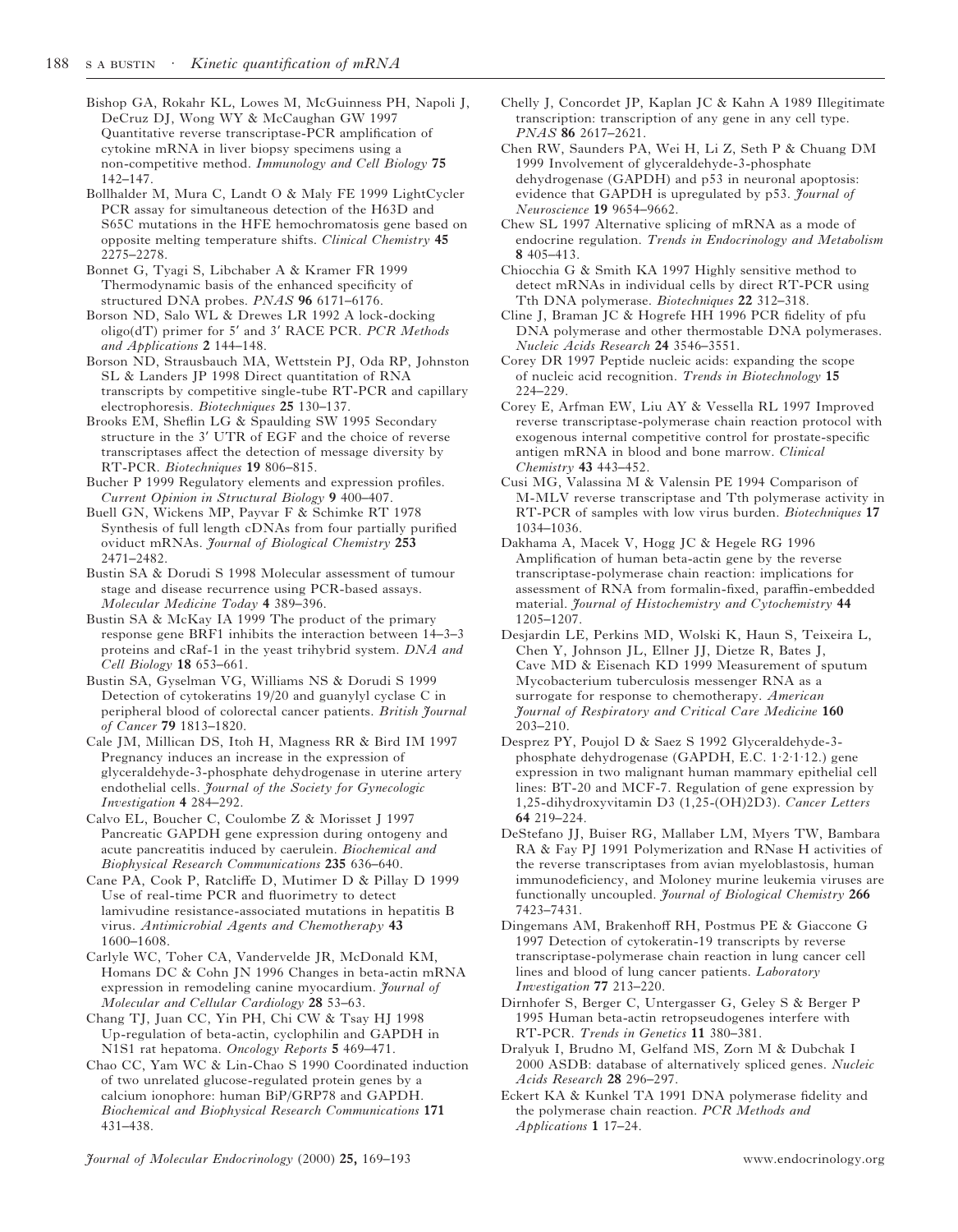Eckert C, Landt O, Taube T, Seeger K, Beyermann B, Proba J & Henze G 2000 Potential of LightCycler technology for quantification of minimal residual disease in childhood acute lymphoblastic leukemia. *Leukemia* **14** 316–323.

Edwards DR & Denhardt DT 1985 A study of mitochondrial and nuclear transcription with cloned cDNA probes. Changes in the relative abundance of mitochondrial transcripts after stimulation of quiescent mouse fibroblasts. *Experimental Cell Research* **157** 127–143.

Edwards MC & Gibbs RA 1994 Multiplex PCR: advantages, development, and applications. *PCR Methods and Applications* **3** S65–S75.

Fairman J, Roche L, Pieslak I, Lay M, Corson S, Fox E, Luong C, Koe G, Lemos B, Grove R, Fradkin L & Vernachio J 1999 Quantitative RT-PCR to evaluate *in vivo* expression of multiple transgenes using a common intron. *Biotechniques* **27** 566–574.

Fernandez PM, Pluta LJ, Fransson-Steen R, Goldsworthy TL & Fox TR 1997 Reverse transcription-polymerase chain reaction-based methodology to quantify differential gene expression directly from microdissected regions of frozen tissue sections. *Molecular Carcinogenesis* **20** 317–326.

Ferre F 1992 Quantitative or semi-quantitative PCR: reality versus myth. *PCR Methods and Applications* **2** 1–9.

Fink L, Seeger W, Ermert L, Hanze J, Stahl U, Grimminger F, Kummer W & Bohle RM 1998 Real-time quantitative RT-PCR after laser-assisted cell picking. *Nature Medicine* **4** 1329–1333.

Foss DL, Baarsch MJ & Murtaugh MP 1998 Regulation of hypoxanthine phosphoribosyltransferase, glyceraldehyde-3 phosphate dehydrogenase and beta-actin mRNA expression in porcine immune cells and tissues. *Animal Biotechnology* **9** 67–78.

Freeman WM, Vrana SL & Vrana KE 1996 Use of elevated reverse transcription reaction temperatures in RT-PCR. *Biotechniques* **20** 782–783.

Freeman WM, Walker SJ & Vrana KE 1999 Quantitative RT-PCR: pitfalls and potential. *Biotechniques* **26** 112–115.

Freyschuss B, Sahlin L, Masironi B & Eriksson H 1994 The hormonal regulation of the oestrogen receptor in rat liver: an interplay involving growth hormone, thyroid hormones and glucocorticoids. *Journal of Endocrinology* **142** 285–298.

Fromant M, Blanquet S & Plateau P 1995 Direct random mutagenesis of gene-sized DNA fragments using polymerase chain reaction. *Analytical Biochemistry* **224** 347–353.

Funaki NO, Tanaka J, Itami A, Kasamatsu T, Ohshio G, Onodera H, Monden K, Okino T & Imamura M 1997 Detection of colorectal carcinoma cells in circulating peripheral blood by reverse transcription-polymerase chain reaction targeting cytokeratin-20 mRNA. *Life Sciences* **60** 643–652.

Funaki NO, Tanaka J, Ohshio G, Onodera H, Maetani H & Imamura M 1998 Cytokeratin 20 mRNA in peripheral venous blood of colorectal carcinoma patients. *British Journal of Cancer* **77** 1327–1332.

Gala JL, Heusterspreute M, Loric S, Hanon F, Tombal B, Van Cangh P, De Nayer P & Philippe M 1998 Expression of prostate-specific antigen and prostate-specific membrane antigen transcripts in blood cells: implications for the detection of hematogenous prostate cells and standardization. *Clinical Chemistry* **44** 472–481.

Gerard GF, Fox DK, Nathan M & D'Alessio JM 1997 Reverse transcriptase. The use of cloned Moloney murine leukemia virus reverse transcriptase to synthesize DNA from RNA. *Molecular Biotechnology* **8** 61–77.

Gerard CJ, Olsson K, Ramanathan R, Reading C & Hanania EG 1998 Improved quantitation of minimal residual disease in multiple myeloma using real-time polymerase chain

reaction and plasmid–DNA complementarity determining region III standards. *Cancer Research* **58** 3957–3964.

- Ghossein RA & Rosai J 1996 Polymerase chain reaction in the detection of micrometastases and circulating tumor cells. *Cancer* **78** 10–16.
- Gibson UE, Heid CA & Williams PM 1996 A novel method for real time quantitative RT-PCR. *Genome Research* **6** 995–1001.
- Giesendorf BA, Vet JA, Tyagi S, Mensink EJ, Trijbels FJ & Blom HJ 1998 Molecular beacons: a new approach for semiautomated mutation analysis. *Clinical Chemistry* **44** 482–486.

Gilliland G, Perrin S, Blanchard K, Bunn HF 1990 Analysis of cytokine mRNA and DNA: detection and quantitation by competitive polymerase chain reaction. *PNAS* **87** 2725–2729.

Gilliland G, Perrin S & Bunn HF 1992 Competitive PCR for quantitation of mRNA. In *PCR Protocols: a Guide to Methods and Applications*, pp 60–69. Eds MA Innis, DH Gelfand, JJ Sninsky& TJ White. San Diego, CA: Academic Press.

Goldsworthy SM, Goldsworthy TL, Sprankle CS & Butterworth BE 1993 Variation in expression of genes used for normalization of Northern blots after induction of cell proliferation. *Cell Proliferation* **26** 511–518.

Grabko VI, Chistyakova LG, Lyapustin VN, Korobko VG & Miroshnikov AI 1996 Reverse transcription, amplification and sequencing of poliovirus RNA by Taq DNA polymerase. *FEBS Letters* **387** 189–192.

Graven KK, Troxler RF, Kornfeld H, Panchenko MV & Farber HW 1994 Regulation of endothelial cell glyceraldehyde-3-phosphate dehydrogenase expression by hypoxia. *Journal of Biological Chemistry* **269** 24446–24453.

Guatelli JC, Whitfield KM, Kwoh DY, Barringer KJ, Richman DD & Gingeras TR 1990 Isothermal, *in vitro* amplification of nucleic acids by a multienzyme reaction modeled after retroviral replication. *PNAS* **87** 1874–1878.

Gut M, Leutenegger CM, Huder JB, Pedersen NC & Lutz H 1999 One-tube fluorogenic reverse transcription-polymerase chain reaction for the quantitation of feline coronaviruses. *Journal of Virological Methods* **77** 37–46.

Haberhausen G, Pinsl J, Kuhn CC & Markert-Hahn C 1998 Comparative study of different standardization concepts in quantitative competitive reverse transcription-PCR assays. *Journal of Clinical Microbiology* **36** 628–633.

Haendler B, Hofer-Warbinek R & Hofer E 1987 Complementary DNA for human T-cell cyclophilin. *EMBO Journal* **6** 947– 950.

Hayward AL, Oefner PJ, Sabatini S, Kainer DB, Hinojos CA & Doris PA 1998 Modeling and analysis of competitive RT-PCR. *Nucleic Acids Research* **26** 2511–2518.

Hazell AS, Desjardins P & Butterworth RF 1999 Increased expression of glyceraldehyde-3-phosphate dehydrogenase in cultured astrocytes following exposure to manganese. *Neurochemistry International* **35** 11–17.

Heid CA, Stevens J, Livak KJ & Williams PM 1996 Real time quantitative PCR. *Genome Research* **6** 986–994.

Henke W & Loening SA 1998 Detection of illegitimate transcripts of prostate-specific antigen mRNA in blood by reverse transcription-polymerase chain reaction. *International Journal of Cancer* **77** 164–165.

Henke W, Jung M, Jung K, Lein M, Schlechte H, Berndt C, Rudolph B, Schnorr D & Loening SA 1997 Increased analytical sensitivity of RT-PCR of PSA mRNA decreases diagnostic specificity of detection of prostatic cells in blood. *International Journal of Cancer* **70** 52–56.

Henley WN, Schuebel KE & Nielsen DA 1996 Limitations imposed by heteroduplex formation on quantitative RT-PCR.

www.endocrinology.org *Journal of Molecular Endocrinology* (2000) **25,** 169–193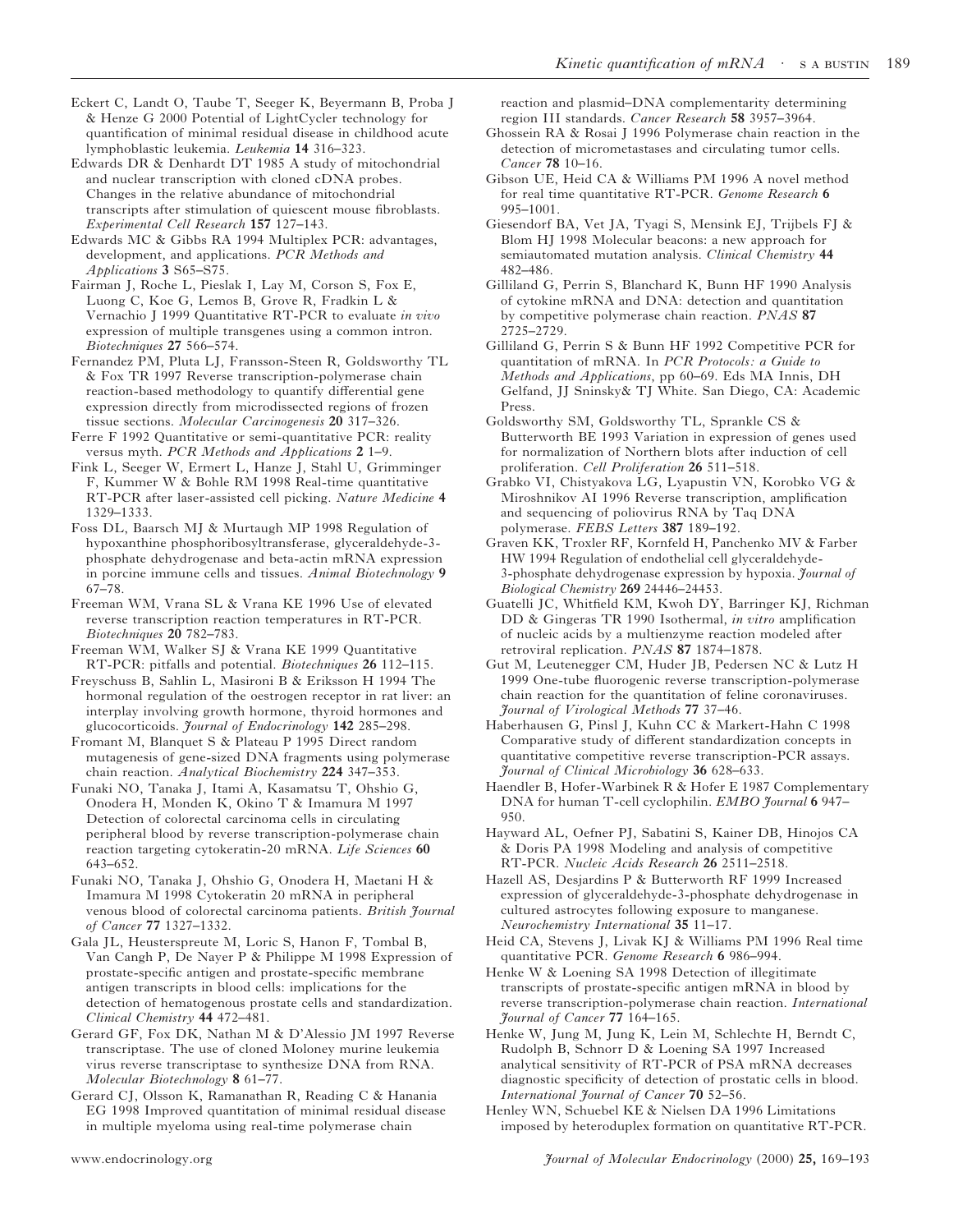*Biochemical and Biophysical Research Communications* **226** 113–117.

- Higuchi R, Fockler C, Dollinger G & Watson R 1993 Kinetic PCR analysis: real-time monitoring of DNA amplification reactions. *Biotechnology* **11** 1026–1030.
- Hill WE 1996 The polymerase chain reaction: applications for the detection of foodborne pathogens. *Critical Reviews in Food Science and Nutrition* **36** 23–173.
- Hod Y 1992 A simplified ribonuclease protection assay. *Biotechniques* **13** 852–854.
- Holodniy M 1994 Clinical application of reverse transcription-polymerase chain reaction for HIV infection. *Clinical and Laboratory Medicine* **14** 335–349.
- Hughes T & Goldman JM 1990 Improved results with PCR for chronic myeloid leukaemia. *Lancet* **336** 812.
- Ishitani R, Sunaga K, Tanaka M, Aishita H & Chuang DM 1997 Overexpression of glyceraldehyde-3-phosphate dehydrogenase is involved in low  $K^+$ -induced apoptosis but not necrosis of cultured cerebellar granule cells. *Molecular Pharmacology* **51** 542–550.

Israeli RS, Miller WH Jr, Su SL, Powell CT, Fair WR, Samadi DS, Huryk RF, DeBlasio A, Edwards ET, Wise GJ, *et al*. 1994 Sensitive nested reverse transcription polymerase chain reaction detection of circulating prostatic tumor cells: comparison of prostate-specific membrane antigen and prostate-specific antigen-based assays. *Cancer Research* **54** 6306–6310.

Ito Y, Pagano PJ, Tornheim K, Brecher P & Cohen RA 1996 Oxidative stress increases glyceraldehyde-3-phosphate dehydrogenase mRNA levels in isolated rabbit aorta. *American Journal of Physiology* **270** H81–H87.

James D 1999 A simple and reliable protocol for the detection of apple stem grooving virus by RT-PCR and in a multiplex PCR assay. *Journal of Virological Methods* **83** 1–9.

Jeffreys AJ, Wilson V, Neumann R & Keyte J 1988 Amplification of human minisatellites by the polymerase chain reaction: towards DNA fingerprinting of single cells. *Nucleic Acids Research* **16** 10953–10971.

Jones LJ, Yue ST, Cheung CY & Singer VL 1998 RNA quantitation by fluorescence-based solution assay: RiboGreen reagent characterization. *Analytical Biochemistry* **265** 368–374.

Jung R, Ahmad-Nejad P, Wimmer M, Gerhard M, Wagener C & Neumaier M 1997 Quality management and influential factors for the detection of single metastatic cancer cells by reverse transcriptase polymerase chain reaction. *European Journal of Clinical Chemistry and Clinical Biochemistry* **35**  $3 - 10.$ 

Kafert S, Krauter J, Ganser A & Eder M 1999 Differential quantitation of alternatively spliced messenger RNAs using isoform-specific real-time RT-PCR. *Analytical Biochemistry* **269** 210–213.

Kaplan JC, Kahn A & Chelly J 1992 Illegitimate transcription: its use in the study of inherited disease. *Human Mutation* **1** 357–360.

Karge WH, Schaefer EJ & Ordovas JM 1998 Quantification of mRNA by polymerase chain reaction (PCR) using an internal standard and a nonradioactive detection method. *Methods in Molecular Biology* **110** 43–61.

Keilholz U 1998 New prognostic factors in melanoma: mRNA tumour markers. *European Journal of Cancer* **34** (Suppl 3) S37–S41.

Keilholz U, Willhauck M, Rimoldi D, Brasseur F, Dummer W, Rass K, de Vries T, Blaheta J, Voit C, Lethe B & Burchill S 1998 Reliability of reverse transcriptionpolymerase chain reaction (RT-PCR)-based assays for the detection of circulating tumour cells: a quality-assurance initiative of the EORTC Melanoma Cooperative Group. *European Journal of Cancer* **34** 750–753.

Kelley MR, Jurgens JK, Tentler J, Emanuele NV, Blutt SE & Emanuele MA 1993 Coupled reverse transcriptionpolymerase chain reaction (RT-PCR) technique is comparative, quantitative, and rapid: uses in alcohol research involving low abundance mRNA species such as hypothalamic LHRH and GRF. *Alcohol* **10** 185–189.

Kotewicz ML, Sampson CM, D'Alessio JM & Gerard GF 1988 Isolation of cloned Moloney murine leukemia virus reverse transcriptase lacking ribonuclease H activity. *Nucleic Acids Research* **16** 265–277.

Kreuzer KA, Lass U, Landt O, Nitsche A, Laser J, Ellerbrok H, Pauli G, Huhn D & Schmidt CA 1999 Highly sensitive and specific fluorescence reverse transcription-PCR assay for the pseudogene-free detection of beta-actin transcripts as quantitative reference. *Clinical Chemistry* **45** 297–300.

Kruse N, Pette M, Toyka K & Rieckmann P 1997 Quantification of cytokine mRNA expression by RT PCR in samples of previously frozen blood. *Journal of Immunological Methods* **210** 195–203.

Krussel JS, Huang HY, Simon C, Behr B, Pape AR, Wen Y, Bielfeld P, Polan ML 1998 Single blastomeres within human preimplantation embryos express different amounts of messenger ribonucleic acid for beta-actin and interleukin-1 receptor type I. *Journal of Clinical Endocrinology and Metabolism* **83** 953–959.

Kwok S & Higuchi R 1989 Avoiding false positives with PCR. *Nature* **339** 237–238.

Lambrechts AC, 't Veer LJ & Rodenhuis S 1998 The detection of minimal numbers of contaminating epithelial tumor cells in blood or bone marrow: use, limitations and future of RNA-based methods. *Annals of Oncology* **9** 1269–1276.

Lay MJ & Wittwer CT 1997 Real-time fluorescence genotyping of factor V Leiden during rapid-cycle PCR. *Clinical Chemistry* **43** 2262–2267.

Lee LG, Connell CR & Bloch W 1993 Allelic discrimination by nick-translation PCR with fluorogenic probes. *Nucleic Acids Research* **21** 3761–3766.

Lee MA, Brightwell G, Leslie D, Bird H & Hamilton A 1999*a* Fluorescent detection techniques for real-time multiplex strand specific detection of Bacillus anthracis using rapid PCR. *Journal of Applied Microbiology* **87** 218–223.

Lee LG, Livak KJ, Mullah B, Graham RJ, Vinayak RS & Woudenberg TM 1999*b* Seven-color, homogeneous detection of six PCR products. *Biotechniques* **27** 342–349.

de Leeuw WJ, Slagboom PE & Vijg J 1989 Quantitative comparison of mRNA levels in mammalian tissues: 28S ribosomal RNA level as an accurate internal control. *Nucleic Acids Research* **17** 10137–10138.

Leone G, van Schijndel H, van Gemen B, Kramer FR & Schoen CD 1998 Molecular beacon probes combined with amplification by NASBA enable homogeneous, real-time detection of RNA. *Nucleic Acids Research* **26** 2150–2155.

Leutenegger CM, Mislin CN, Sigrist B, Ehrengruber MU, Hofmann-Lehmann R & Lutz H 1999 Quantitative real-time PCR for the measurement of feline cytokine mRNA. *Veterinary Immunology and Immunopathology* **71** 291–305.

Lewin SR, Vesanen M, Kostrikis L, Hurley A, Duran M, Zhang L, Ho DD & Markowitz M 1999 Use of real-time PCR and molecular beacons to detect virus replication in human immunodeficiency virus type 1-infected individuals on prolonged effective antiretroviral therapy. *Journal of Virology* **73** 6099–6103.

Livak KJ 1999 Allelic discrimination using fluorogenic probes and the 5' nuclease assay. *Genetic Analysis* 14 143-149.

Livak KJ, Flood SJ, Marmaro J, Giusti W & Deetz K 1995 Oligonucleotides with fluorescent dyes at opposite ends provide a quenched probe system useful for detecting PCR

*Journal of Molecular Endocrinology* (2000) **25,** 169–193 www.endocrinology.org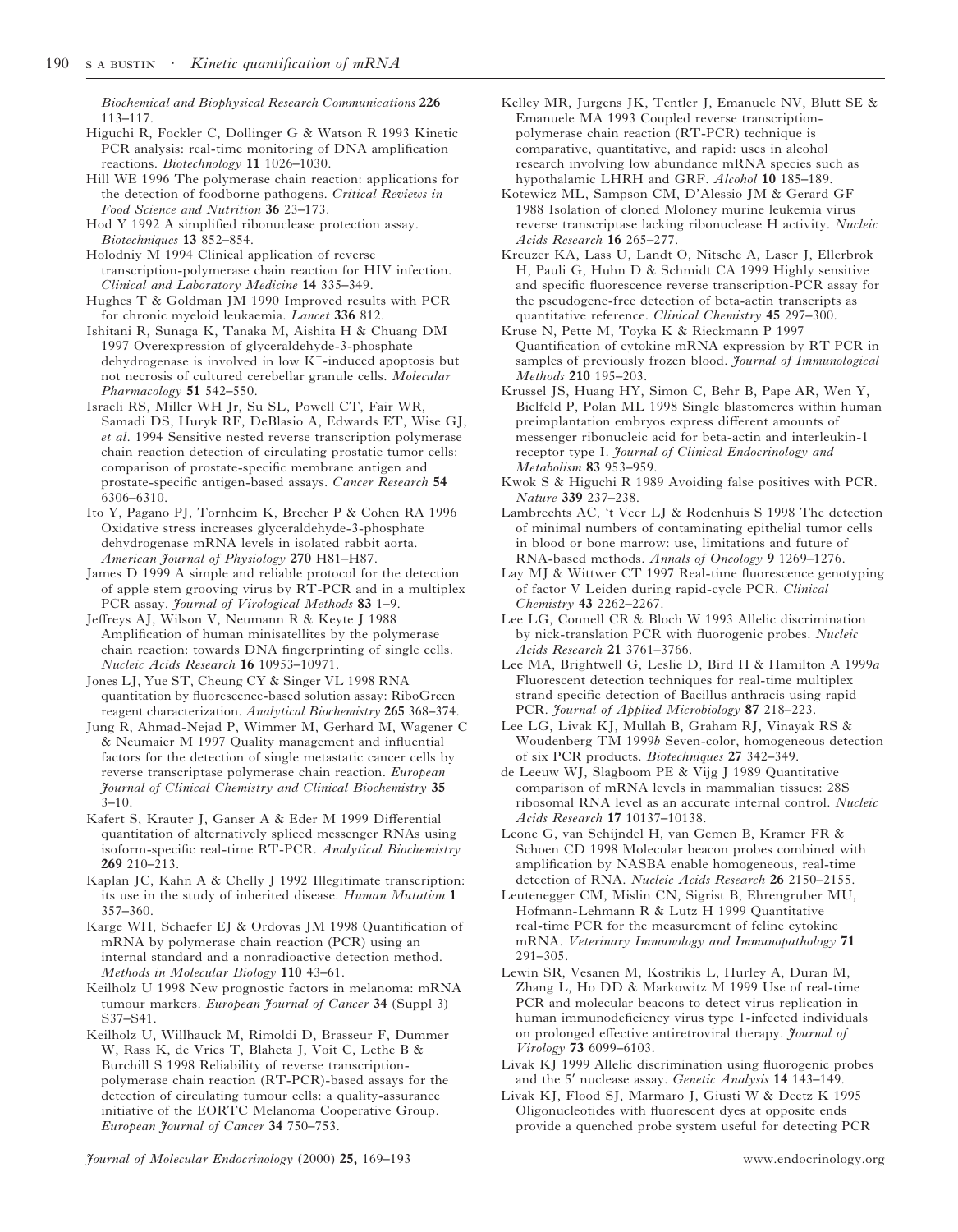product and nucleic acid hybridization. *PCR Methods and Applications* **4** 357–362.

Lizardi PM, Huang X, Zhu Z, Bray-Ward P, Thomas DC & Ward DC 1998 Mutation detection and single-molecule counting using isothermal rolling-circle amplification. *Nature Genetics* **19** 225–232.

Lopez AJ 1998 Alternative splicing of pre-mRNA: developmental consequences and mechanisms of regulation. *Annual Review of Genetics* **32** 279–305.

Lyamichev V, Brow MA & Dahlberg JE 1993 Structurespecific endonucleolytic cleavage of nucleic acids by eubacterial DNA polymerases. *Science* **260** 778–783.

Mansur NR, Meyer-Siegler K, Wurzer JC & Sirover MA 1993 Cell cycle regulation of the glyceraldehyde-3-phosphate dehydrogenase/uracil DNA glycosylase gene in normal human cells. *Nucleic Acids Research* **21** 993–998.

Marchand J, Bord A, Penarier G, Laure F, Carayon P & Casellas P 1999 Quantitative method to determine mRNA levels by reverse transcriptase-polymerase chain reaction from leukocyte subsets purified by fluorescence-activated cell sorting: application to peripheral cannabinoid receptors. *Cytometry* **35** 227–234.

Marras SA, Kramer FR & Tyagi S 1999 Multiplex detection of single-nucleotide variations using molecular beacons. *Genetic Analysis* **14** 151–156.

Martell M, Gomez J, Esteban JI, Sauleda S, Quer J, Cabot B, Esteban R & Guardia J 1999 High-throughput real-time reverse transcription-PCR quantitation of hepatitis C virus RNA. *Journal of Clinical Microbiology* **37** 327–332.

Mathews SA, Volp KM & Timms P 1999 Development of a quantitative gene expression assay for Chlamydia trachomatis identified temporal expression of sigma factors. *FEBS Letters* **458** 354–358.

Matsuo T 1998 *In situ* visualization of messenger RNA for basic fibroblast growth factor in living cells. *Biochimica et Biophysica Acta* **1379** 178–184.

Melton DA, Krieg PA, Rebagliati MR, Maniatis T, Zinn K & Green MR 1984 Efficient *in vitro* synthesis of biologically active RNA and RNA hybridization probes from plasmids containing a bacteriophage SP6 promoter. *Nucleic Acids Research* **12** 7035–7056.

Mercier B, Burlot L & Ferec C 1999 Simultaneous screening for HBV DNA and HCV RNA genomes in blood donations using a novel TaqMan PCR assay. *Journal of Virological Methods* **77** 1–9.

Montgomery RA & Dallman MJ 1997 Semi-quantitative polymerase chain reaction analysis of cytokine and cytokine receptor gene expression during thymic ontogeny. *Cytokine* **9** 717–726.

Moody A, Sellers S & Bumstead N 2000 Measuring infectious bursal disease virus RNA in blood by multiplex real-time quantitative RT-PCR. *Journal of Virological Methods* **85** 55–64.

Morris T, Robertson B & Gallagher M 1996 Rapid reverse transcription-PCR detection of hepatitis C virus RNA in serum by using the TaqMan fluorogenic detection system. *Journal of Clinical Microbiology* **34** 2933–2936.

Morrison TB, Weis JJ & Wittwer CT 1998 Quantification of low-copy transcripts by continuous SYBR Green I monitoring during amplification. *Biotechniques* **24** 954–962.

Mutimer H, Deacon N, Crowe S & Sonza S 1998 Pitfalls of processed pseudogenes in RT-PCR. *Biotechniques* **24** 585–588.

Myers TW, Gelfand DH 1991 Reverse transcription and DNA amplification by a Thermus thermophilus DNA polymerase. *Biochemistry* **30** 7661–7666.

Nakanishi H, Kodera Y, Yamamura Y, Kuzuya K, Nakanishi T, Ezaki T & Tatematsu M 1999 Molecular diagnostic detection of free cancer cells in the peritoneal cavity of

patients with gastrointestinal and gynecologic malignancies. *Cancer Chemotherapy and Pharmacology* **43** (Suppl) S32–S36.

Nakao M, Janssen JW, Seriu T & Bartram CR 2000 Rapid and reliable detection of N-ras mutations in acute lymphoblastic leukemia by melting curve analysis using LightCycler technology. *Leukemia* **14** 312–315.

Nasrin N, Ercolani L, Denaro M, Kong XF, Kang I & Alexander M 1990 An insulin response element in the glyceraldehyde-3-phosphate dehydrogenase gene binds a nuclear protein induced by insulin in cultured cells and by nutritional manipulations *in vivo*. *PNAS* **87** 5273– 5277.

Neto ED, Harrop R, Correa-Oliveira R, Wilson RA, Pena SD & Simpson AJ 1997 Minilibraries constructed from cDNA generated by arbitrarily primed RT-PCR: an alternative to normalized libraries for the generation of ESTs from nanogram quantities of mRNA. *Gene* **186** 135–142.

Nitsche A, Steuer N, Schmidt CA, Landt O & Siegert W 1999 Different real-time PCR formats compared for the quantitative detection of human cytomegalovirus DNA. *Clinical Chemistry* **45** 1932–1937.

de Noronha CM & Mullins JI 1992 Amplimers with 3-terminal phosphorothioate linkages resist degradation by vent polymerase and reduce Taq polymerase mispriming. *PCR Methods and Applications* **2** 131–136.

Norton DM & Batt CA 1999 Detection of viable Listeria monocytogenes with a 5' nuclease PCR assay. *Applied and Environmental Microbiology* **65** 2122–2127.

Oikarinen A, Makela J, Vuorio T & Vuorio E 1991 Comparison of collagen gene expression in the developing chick embryo tendon and heart. Tissue and development time-dependent action of dexamethasone. *Biochimica et Biophysica Acta* **1089** 40–46.

Oliveira JG, Prados RZ, Guedes AC, Ferreira PC & Kroon EG 1999 The housekeeping gene glyceraldehyde-3-phosphate dehydrogenase is inappropriate as internal control in comparative studies between skin tissue and cultured skin fibroblasts using Northern blot analysis. *Archives of Dermatological Research* **291** 659–661.

Orlando C, Pinzani P & Pazzagli M 1998 Developments in quantitative PCR. *Clinical Chemistry and Laboratory Medicine* **36** 255–269.

Overbergh L, Valckx D, Waer M & Mathieu C 1999 Quantification of murine cytokine mRNAs using real time quantitative reverse transcriptase PCR. *Cytokine* **11** 305–312.

Parker RM, Barnes NM 1999 mRNA: detection by *in situ* and northern hybridization. *Methods in Molecular Biology* **106** 247–283.

Paule MR & White RJ 2000 Survey and summary: transcription by RNA polymerases I and III. *Nucleic Acids Research* **28** 1283–1298.

Peccoud J & Jacob C 1996 Theoretical uncertainty of measurements using quantitative polymerase chain reaction. *Biophysics Journal* **71** 101–108.

Perler FB, Kumar S & Kong H 1996 Thermostable DNA polymerases. *Advances in Protein Chemistry* **48** 377–435.

Poddar SK, Sawyer MH & Connor JD 1998 Effect of inhibitors in clinical specimens on Taq and Tth DNA polymerase-based PCR amplification of influenza A virus. *Journal of Medical Microbiology* **47** 1131–1135.

Puissant C, Bayat-Sarmadi M, Devinoy E, Houdebine LM 1994 Variation of transferrin mRNA concentration in the rabbit mammary gland during the pregnancy–lactation– weaning cycle and in cultured mammary cells. A comparison with the other major milk protein mRNAs. *European Journal of Endocrinology* **130** 522–529.

www.endocrinology.org *Journal of Molecular Endocrinology* (2000) **25,** 169–193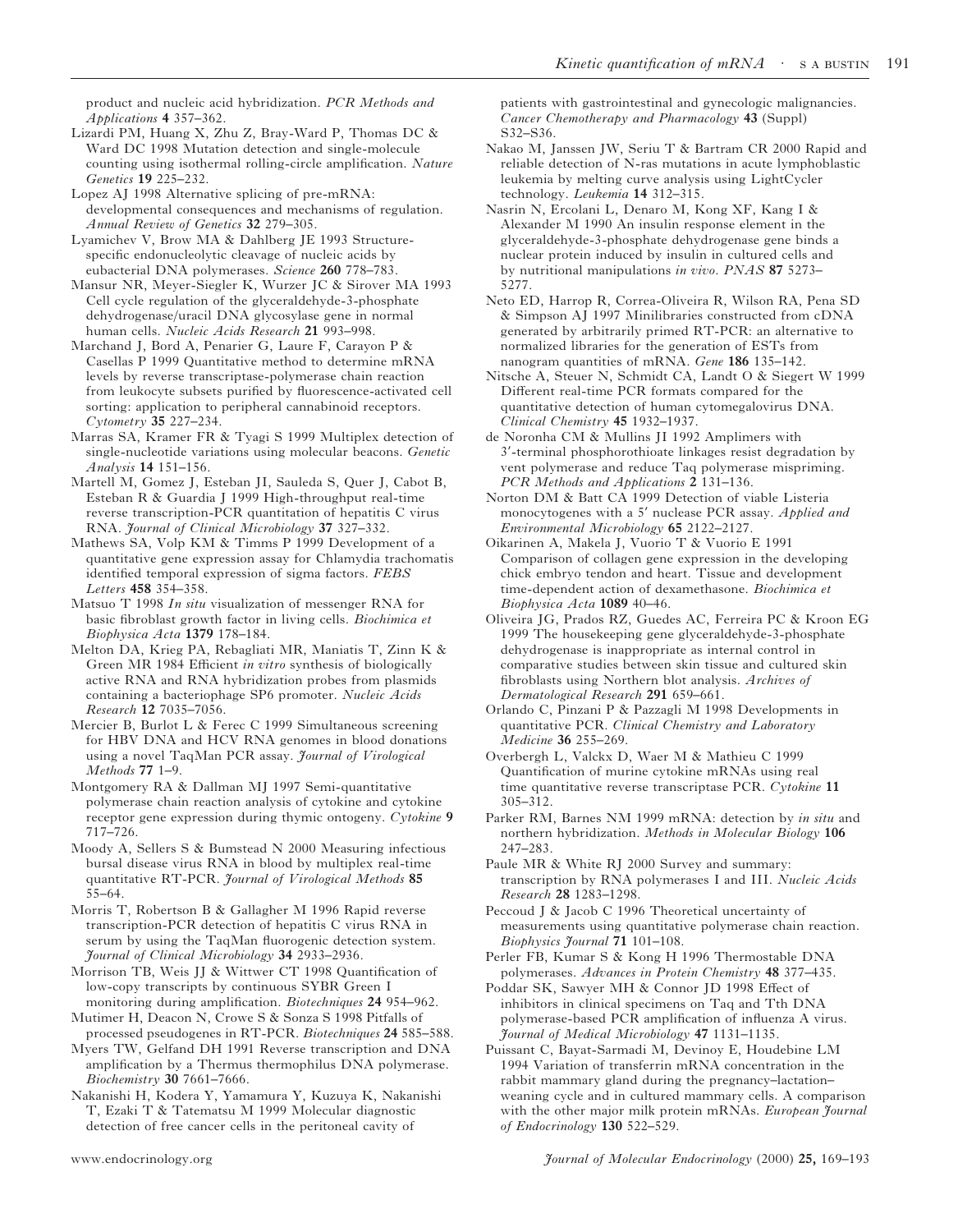Raeymaekers L 1993 Quantitative PCR: theoretical considerations with practical implications. *Analytical Biochemistry* **214** 582–585.

Raeymaekers L 1999 General principles of quantitative PCR. In *Quantitative PCR Protocols*, pp 31–41. Eds B Kochanowski & U Reischl. Totowa, NJ: Humana Press.

Raff T, van der Giet M, Endemann D, Wiederholt T & Paul M 1997 Design and testing of beta-actin primers for RT-PCR that do not co-amplify processed pseudogenes. *Biotechniques* **23** 456–460.

Raj GV, Moreno JG, Gomella LG 1998 Utilization of polymerase chain reaction technology in the detection of solid tumors. *Cancer* **82** 1419–1442.

Ramachandran C & Melnick SJ 1999 Multidrug resistance in human tumors – molecular diagnosis and clinical significance. *Molecular Diagnosis* **4** 81–94.

Rappolee DA, Mark D & Banda MJ & Werb Z 1988 Wound macrophages express TGF-alpha and other growth factors *in vivo*: analysis by mRNA phenotyping. *Science* **241** 708–712.

Reischl U & Kochanowski B 1999 Quantitative PCR. In *Quantitative PCR Protocols*, pp 3–30. Eds B Kochanowski & U Reischl. Totowa, NJ: Humana Press.

Rimarachin JA, Norcross J, Szabo P & Weksler BB 1992 GAPDH acts as an inducible not constitutive gene in cultured endothelial cells. *In Vitro Cellular and Developmental Biology* **28A** 705–707.

Ripple MO & Wilding G 1995 Alteration of glyceraldehyde-3 phosphate dehydrogenase activity and messenger RNA content by androgen in human prostate carcinoma cells. *Cancer Research* **55** 4234–4236.

Ririe KM, Rasmussen RP & Wittwer CT 1997 Product differentiation by analysis of DNA melting curves during the polymerase chain reaction. *Analytical Biochemistry* **245** 154–160.

Robinson CA, Hayward-Lester A, Hewetson A, Oefner PJ, Doris PA & Chilton BS 1997 Quantification of alternatively spliced RUSH mRNA isoforms by QRT-PCR and IP-RP-HPLC analysis: a new approach to measuring regulated splicing efficiency. *Gene* **198** 1–4.

Rolland V, Dugail I, Le L, X & Lavau M 1995 Evidence of increased glyceraldehyde-3-phosphate dehydrogenase and fatty acid synthetase promoter activities in transiently transfected adipocytes from genetically obese rats. *Journal of Biological Chemistry* **270** 1102–1106.

Rychlik W, Spencer WJ & Rhoads RE 1990 Optimization of the annealing temperature for DNA amplification *in vitro*. *Nucleic Acids Research* **18** 6409–6412.

Saccomanno CF, Bordonaro M, Chen JS & Nordstrom JL 1992 A faster ribonuclease protection assay. *Biotechniques* **13** 846–850.

Scheuermann RH & Bauer SR 1993 Polymerase chain reactionbased mRNA quantification using an internal standard: analysis of oncogene expression. *Methods in Enzymology* **218** 446–473.

Schittek B, Blaheta HJ, Urchinger G, Sauer B & Garbe C 1999 Increased sensitivity for the detection of malignant melanoma cells in peripheral blood using an improved protocol for reverse transcription-polymerase chain reaction. *British Journal of Dermatology* **141** 37–43.

Schutz E & von Ahsen N 1999 Spreadsheet software for thermodynamic melting point prediction of oligonucleotide hybridization with and without mismatches. *Biotechniques* **27** 1218–1224.

Seoh ML, Wong SM & Zhang L 1998 Simultaneous TD/RT-PCR detection of cymbidium mosaic potexvirus and odontoglossum ringspot tobamovirus with a single pair of primers. *Journal of Virological Methods* **72** 197–204.

Sharma VK, Dean-Nystrom EA & Casey TA 1999 Semiautomated fluorogenic PCR assays (TaqMan) for rapid detection of Escherichia coli O157:H7 and other Shiga toxigenic E. coli. *Molecular and Cellular Probes* **13** 291–302.

Sheils OM & Sweeney EC 1999 TSH receptor status of thyroid neoplasms – TaqMan RT-PCR analysis of archival material. *Journal of Pathology* **188** 87–92.

Shimomaye E & Salvato M 1989 Use of avian myeloblastosis virus reverse transcriptase at high temperature for sequence analysis of highly structured RNA. *Gene Analysis Techniques* **6** 25–28.

Shin JH, Nolte FS, Holloway BP & Morrison CJ 1999 Rapid identification of up to three Candida species in a single reaction tube by a 5' exonuclease assay using fluorescent DNA probes. *Journal of Clinical Microbiology* **37** 165–170.

Siebert PD & Larrick JW 1993 PCR mimics: competitive DNA fragments for use as internal standards in quantitative PCR. *Biotechniques* **14** 244–249.

Soeth E, Roder C, Juhl H, Kruger U, Kremer B & Kalthoff H 1996 The detection of disseminated tumor cells in bone marrow from colorectal-cancer patients by a cytokeratin-20 specific nested reverse-transcriptase-polymerase-chain reaction is related to the stage of disease. *International Journal of Cancer* **69** 278–282.

Sokol DL, Zhang X, Lu P & Gewirtz AM 1998 Real time detection of DNA·RNA hybridization in living cells. *PNAS* **95** 11538–11543.

Sokoloff MH, Tso CL, Kaboo R, Nelson S, Ko J, Dorey F, Figlin RA, Pang S, deKernion J & Belldegrun A 1996 Quantitative polymerase chain reaction does not improve preoperative prostate cancer staging: a clinicopathological molecular analysis of 121 patients. *Journal of Urology* **156** 1560–1566.

Souaze F, Ntodou-Thome A, Tran CY, Rostene W & Forgez P 1996 Quantitative RT-PCR: limits and accuracy. *Biotechniques* **21** 280–285.

Spanakis E 1993 Problems related to the interpretation of autoradiographic data on gene expression using common constitutive transcripts as controls. *Nucleic Acids Research* **21** 3809–3819.

Steuerwald N, Cohen J, Herrera RJ & Brenner CA 1999 Analysis of gene expression in single oocytes and embryos by real-time rapid cycle fluorescence monitored RT-PCR. *Molecular Human Reproduction* **5** 1034–1039.

de la Taille A, Olsson CA & Katz AE 1999 Molecular staging of prostate cancer: dream or reality? *Oncology* **13** 187–194.

Thellin O, Zorzi W, Lakaye B, De Borman B, Coumans B, Hennen G, Grisar T, Igout A & Heinen E 1999 Housekeeping genes as internal standards: use and limits. *Journal of Biotechnology* **75** 291–295.

Thorpe PH & Porteous DJ 1999 Rapid quantitation of gene therapy specific CFTR expression using the amplification refractory mutation system. *Biotechniques* **27** 122–126.

Tombline G, Bellizzi D & Sgaramella V 1996 Heterogeneity of primer extension products in asymmetric PCR is due both to cleavage by a structure-specific exo/endonuclease activity of DNA polymerases and to premature stops. *PNAS* **93** 2724–2728.

Tyagi S & Kramer FR 1996 Molecular beacons: probes that fluoresce upon hybridization. *Nature Biotechnology* **14** 303–308.

Tyagi S, Landegren U, Tazi M, Lizardi PM & Kramer FR 1996 Extremely sensitive, background-free gene detection using binary probes and beta replicase. *PNAS* **93** 5395–5400.

Tyagi S, Bratu DP & Kramer FR 1998 Multicolor molecular beacons for allele discrimination. *Nature Biotechnology* **16** 49–53.